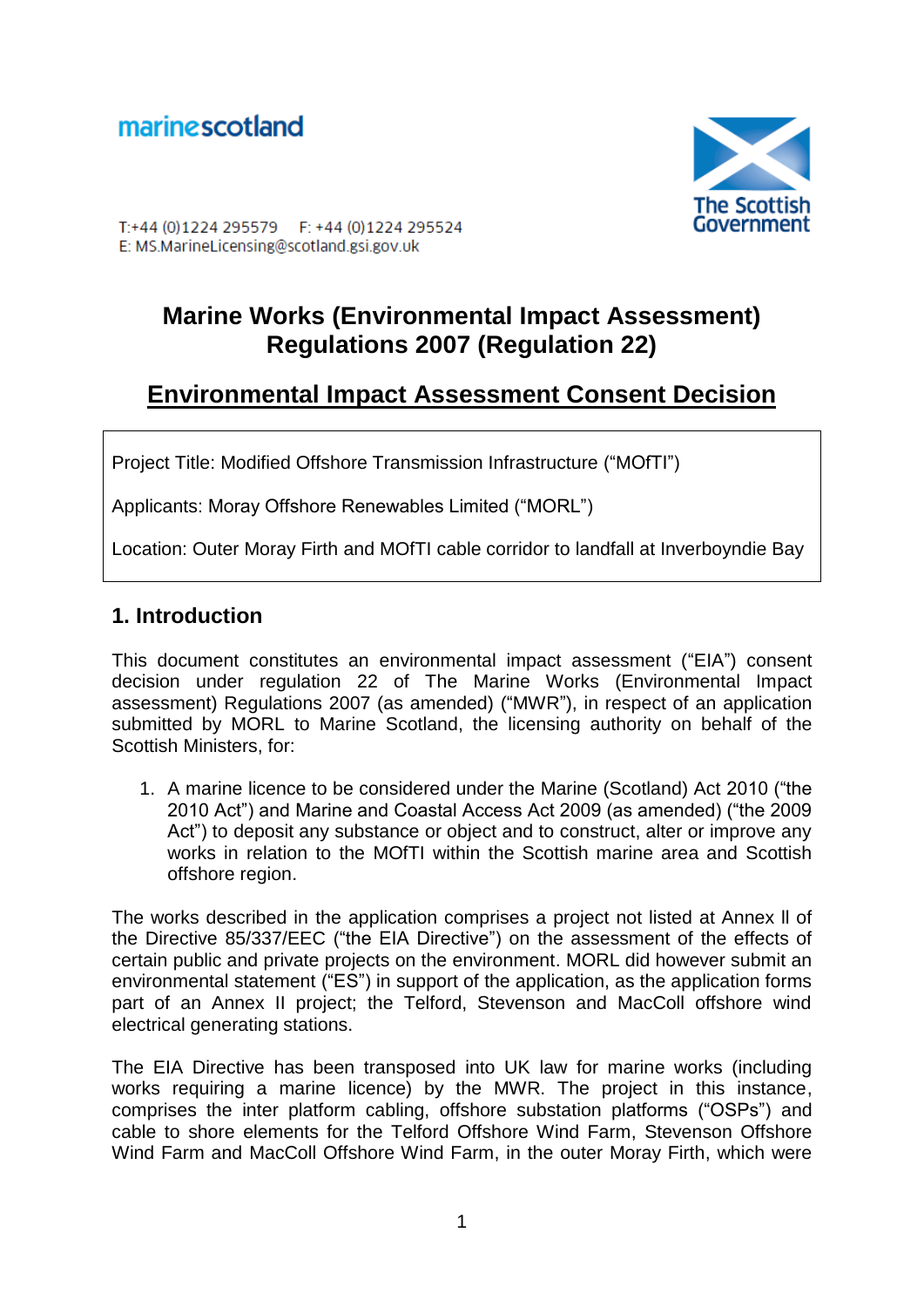consented under section 36 of the Electricity Act 1989 (as amended) on 19<sup>th</sup> March 2014.

The application made to Marine Scotland was supported by an ES, as required by regulation 12 of the MWR.

## **2. Project Description**

The MOfTI, located on the Smith Bank in the outer Moray Firth and cable corridor southwards to Inverdoyndie bay comprises of:

- Up to 2 AC OSPs:
- Substructure and foundations for the OSPs;
- **Inter-platform cabling within the three consented Telford, Stevenson and** MacColl wind farms; and
- Up to 4 triplecore submarine HVAC export cables between the OSPs and the shore.

## **3. The Environmental Statement**

The principal potential impacts identified and discussed in the ES were:

- **physical processes:**
- **•** benthic ecology:
- **fish and shellfish ecology;**
- marine mammals;
- marine ornithology;
- **intertidal ecology;**
- **Commercial fisheries:**
- **shipping and navigation;**
- Seascape, landscape and visual receptors;<br>
archaeology and cultural heritage;
- archaeology and cultural heritage;
- socio-economics, recreation and tourism; and
- **traffic and transport.**

#### **3.1 Environmental Sensitivities**

The Joint Nature Conservation Committee ("JNCC") and Scottish Natural Heritage ("SNH") advised that the MOfTI has the potential to impact upon protected sites. On reviewing the ES, the JNCC and SNH advised that the MOfTI would impact on qualifying interests of three Special Areas of Conservation ("SACs"). The JNCC and SNH also advised that, as the competent authority, Marine Scotland would be required to undertake an Appropriate Assessment ("AA") in view of the conservation objectives for the European protected sites.

#### **3.2 The Appropriate Assessment**

The proposed MOfTI did require a AA under Section 48 of the Conservation (Natural Habitats, & c.) Regulations 1994 and under Section 25 of the Offshore Marine Conservation (Natural Habitats, & c.) Regulations 2007 ("the Habitats Regulations").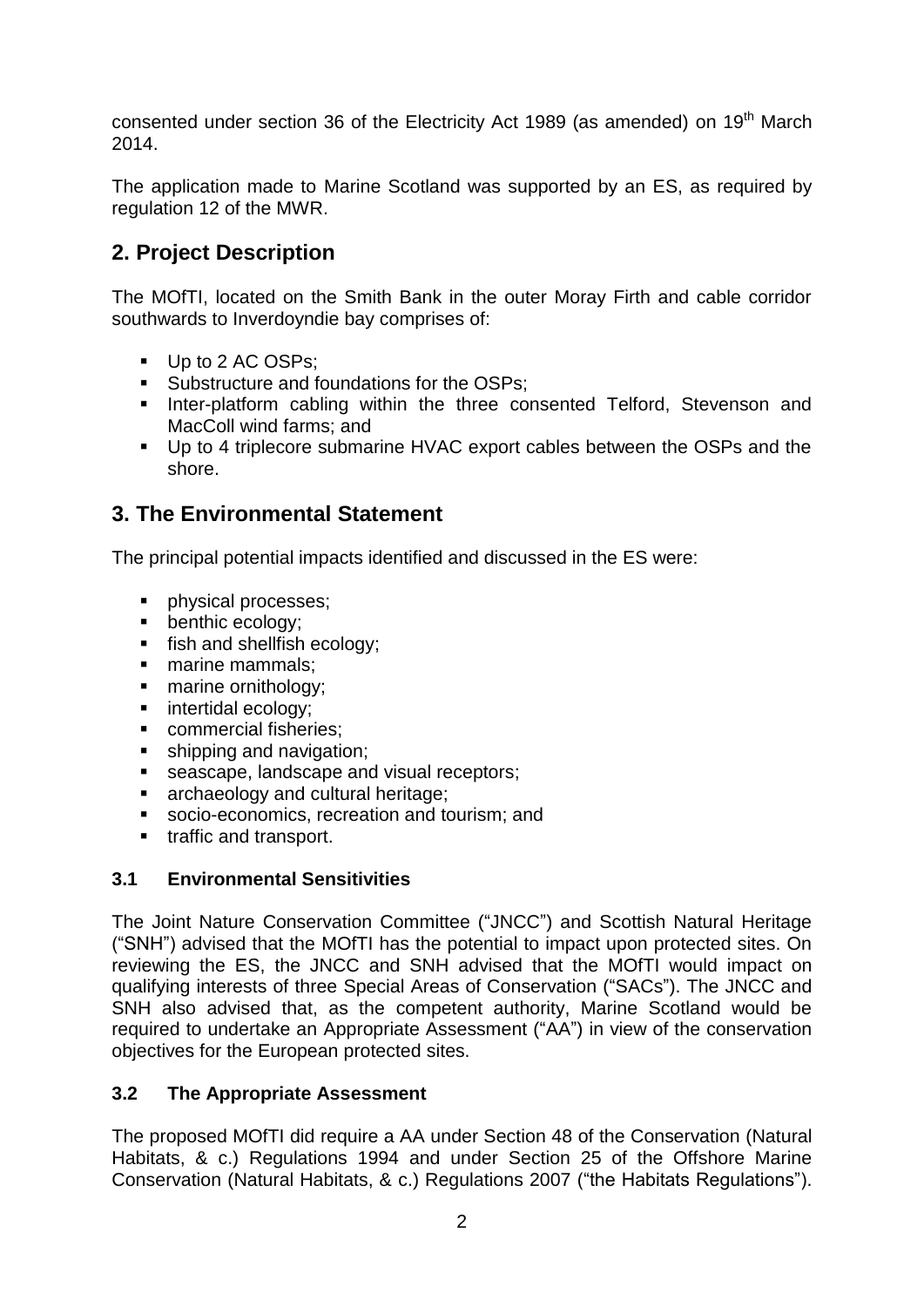As the MOfTI lies outwith 12 nautical miles ("nm") and within 12 nm, both sets of regulations apply. The AA concluded, subject to appropriate conditions being attached to any consent, the MOfTI alone, or in-combination with other projects already consented (as detailed in the AA) would not adversely affect site integrity of the Natura sites that could be potentially impacted by the MOfTI (the Moray Firth SAC, the Dornoch Firth and Morrich More SAC and the River Spey SAC).

## **4. Consultation**

This section summaries the consultation undertaken by Marine Scotland in 2014 on the application and the ES.

#### **4.1 Public Consultation**

In accordance with Regulation 16 (1) (b) of the MWR, Marine Scotland instructed MORL to place a public notice in newspapers for two successive weeks. The public notices contained details of:

- the applicant's names and addresses;
- that applications had been made under the MWR and Part 4 of the 2009 Act and the 2010 Act;
- a statement of the nature, size and location of the project;
- the address details of where the applications and ES could be inspected during normal office hours; and
- notice that parties could make such requests and representations within 42 days of the first notice date.

Notice of the application and ES appeared in the following publications:

| <b>Edinburgh Gazette</b> | 04.07.2014 | 11.07.2014 |
|--------------------------|------------|------------|
| Press and Journal        | 04.07.2014 | 11.07.2014 |

The application and the ES were made available for public inspection at the following locations:

| The Highland Council Planning Office | <b>Moray Council Planning Office</b> |
|--------------------------------------|--------------------------------------|
| <b>Glenurquhart Road</b>             | <b>High Street</b>                   |
| Inverness                            | Elgin                                |
| IV3 5NX                              | <b>IV30 1BX</b>                      |
| <b>Caithness Planning Office</b>     | <b>Peterhead Planning Office</b>     |
| The Highland Council                 | Aberdeenshire Council                |
| <b>Market Square</b>                 | <b>Arbuthnot House</b>               |
| <b>Wick</b>                          | Peterhead                            |
| KW14AB                               | <b>AB42 1DA</b>                      |
| Banff & Buchan planning Office       | Formatine Planning Office            |
| <b>Town House</b>                    | 45 Bridge Street                     |
| <b>Low Street</b>                    | Ellon                                |
| <b>Banff</b>                         | <b>AB41 9AA</b>                      |
| <b>AB45 1AY</b>                      |                                      |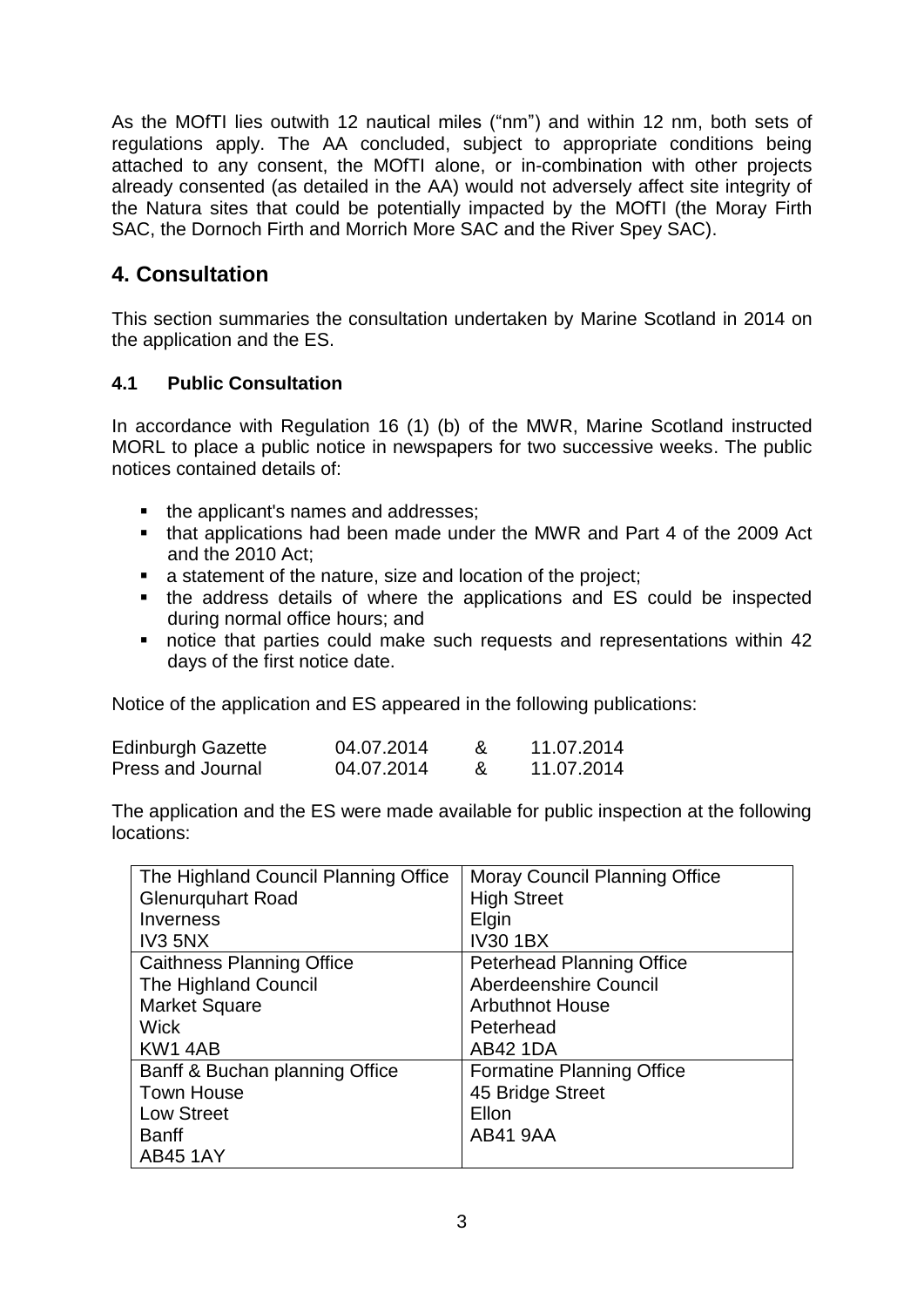| Helmsdale Library and Service Point | <b>Buckie Library</b> |
|-------------------------------------|-----------------------|
| <b>Dunrobin Street</b>              | <b>Cluny Place</b>    |
| Helmsdale                           | <b>Buckie</b>         |
| KW8 6JX                             | <b>AB56 1HB</b>       |
| <b>Golspie Service Point</b>        | <b>Brora Library</b>  |
| <b>Olsen House</b>                  | <b>Gower Street</b>   |
| <b>Main Street</b>                  | <b>Brora</b>          |
| Golspie                             | Highland              |
| <b>KW10 6RA</b>                     | KW9 6PD               |

Marine Scotland received no public representations to the application. However, a response was received from Banff and Macduff Community Council ("BMCC"). Details of which can be found at the end of section 4.2.2.

#### **4.2 Consultees**

As part of the consideration of the application and ES, Marine Scotland conducted a consultation with advisory and regulatory bodies for comment on the validity of the ES document and the conclusions of environmental impact drawn. The consultation on the ES opened on the  $4<sup>th</sup>$  July 2014 and closed on the 14<sup>th</sup> August 2104. Extensions to the consultation periods to provide comments were permitted to consultees if required.

#### **4.2.1 Consultee List**

The application and the ES were sent to:

| <b>Consultee</b>                                | <b>Consultee</b>                              |  |
|-------------------------------------------------|-----------------------------------------------|--|
| <b>Aberdeenshire Council</b>                    | <b>Marine Scotland Compliance</b>             |  |
| Association of Salmon Fishing Boards            | <b>Marine Scotland Science</b>                |  |
| <b>Bond Offshore Helicopters</b>                | Maritime and Coastguard Agency                |  |
| <b>Beatrice Offshore Windfarm Limited</b>       | <b>Moray Council</b>                          |  |
| <b>Bristows Helicopters</b>                     | Moray Firth Partnership                       |  |
| <b>British Telecom Network Radio Protection</b> | Moray Firth Sea Trout Project                 |  |
| <b>Chamber of Shipping</b>                      | <b>National Air Traffic Services</b>          |  |
| <b>Civil Aviation Authority</b>                 | Northern Lighthouse Board                     |  |
| <b>CHC Helicopters</b>                          | Royal Yachting Association (Scotland)         |  |
| <b>Cromarty Firth Port Authority</b>            | Royal Society for the Protection of Birds     |  |
|                                                 | Scotland                                      |  |
| The Crown Estate                                | <b>Scottish Canoe Association</b>             |  |
| Defence Infrastructure Organisation (MOD)       | <b>Scottish Environment Protection Agency</b> |  |
| <b>Highland Council</b>                         | <b>Scottish Fisherman's Federation</b>        |  |
| <b>Highlands and Islands Airports Limited</b>   | Scottish Fisherman's Organisation             |  |
| <b>Historic Scotland</b>                        | <b>Scottish Natural Heritage</b>              |  |
| <b>Inshore Fisheries Group</b>                  | <b>Scottish Wildlife Trust</b>                |  |
| Ithaca Energy                                   | <b>Surfers Against Sewage</b>                 |  |
| The Joint Nature Conservation Committee         | Transport Scotland (Including<br>Ports<br>&   |  |
|                                                 | Harbours Branch)                              |  |
| Joint Radio Company                             | University of Aberdeen                        |  |
| <b>Marine Safety Forum</b>                      | <b>Whale and Dolphin Conservation</b>         |  |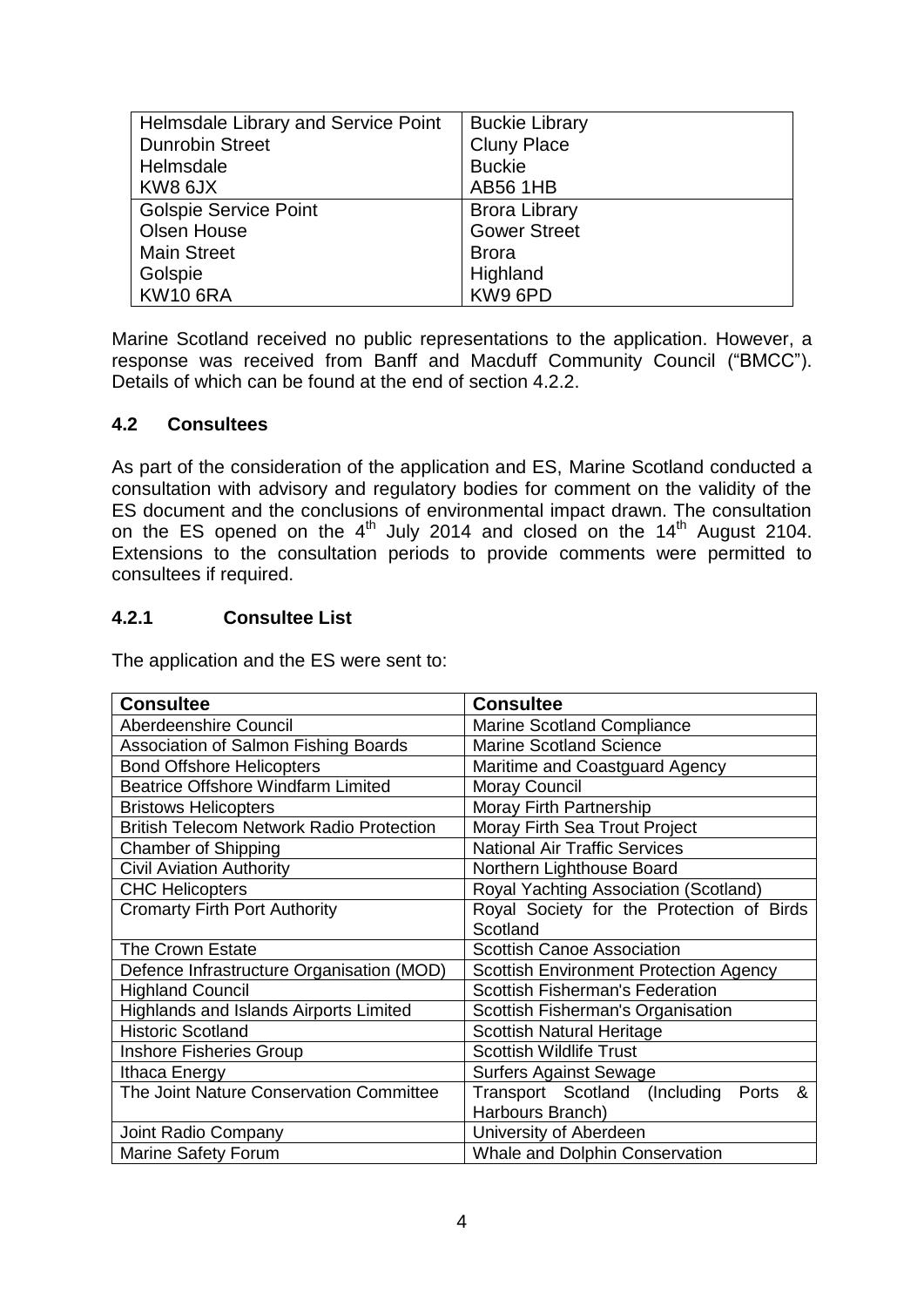#### **4.2.2 Consultee Responses**

**Aberdeenshire Council ("AC")** raised no objection to the MOfTI, indicating their position remains the same as that contained in the response to the previous section 36 applications. In the response issued on  $5<sup>th</sup>$  December 2012, the AC sate that they were adopting a position of neither favouring nor opposing the overall wind farm development. If the wind farms were to be given consent, AC requested their comments be taken into consideration when determining the applications and appropriate conditions to be attached to any consent.

In responding the MOfTI application, the only comments raised by AC were in relation to the potential visual impact from more elevated positions on the Aberdeenshire coast in clear weather conditions. As the OSPs form part of the overall wind farm development, the MOfTI and the wind farms will be seen as one development on the horizon. Conditions to help mitigate any visual impact on the Aberdeenshire coast will be included in any marine licence granted by Marine Scotland.

The **Association of Salmon Fishery Boards ("ASFB")** responded to the MOfTI consultation indicating that their position remains the same as that set out in the response to the consultation on the section 36 applications. In which, the ASFB raised an objection to the section 36 applications due to there being insufficient information to make an adequate assessment of the potential negative effects on salmonids. The concerns raised included the impacts from noise during construction, electro-magnetic fields ("EMF") from cabling, impacts on prey species, and aggregation effects of the wind turbine generators, resulting in aggregations of predators. The ASFB recognises that these information gaps can only reasonably be filled by large scale strategic research and requested the inclusion of a formal mitigation agreement on any section 36 consent granted by Scottish Ministers under Section 36 of the Electricity Act 1989.

In responding to the consultation on the MOFTI, the ASFB emphasise that they have no wish to prevent or delay any proposed development unnecessarily and remain keen to work constructively with the developers and Marine Scotland. This is to identify appropriate monitoring programmes which will allow the ASFB to be able to assess the acknowledged risks of the MORL development, and other proposed developments more appropriately. The ASFB highlighted that the export cable for the MOfTI will now make landfall at Inverboyndie Bay, close geographical proximity to the mouth of the River Deveron, a significant river for Atlantic salmon and sea trout.

The JNCC and SNH have concluded that the MOfTI would not result in any adverse effect on site integrity of any freshwater SACs considered having connectivity with the MOfTI and the overall wind farm development. The JNCC and SNH state in their advice that they considered other SACs, but only gave their assessment on the qualifying interests from the River Spey SAC. Marine Scotland also concludes, after carrying out an AA, that the MOfTI will not adversely affect site integrity of the River Spey SAC designated for Atlantic salmon, freshwater pearl mussel and sea lamprey.

During the consultation on the section 36 applications, Marine Scotland recognised that current scientific knowledge needed to be improved to better understand the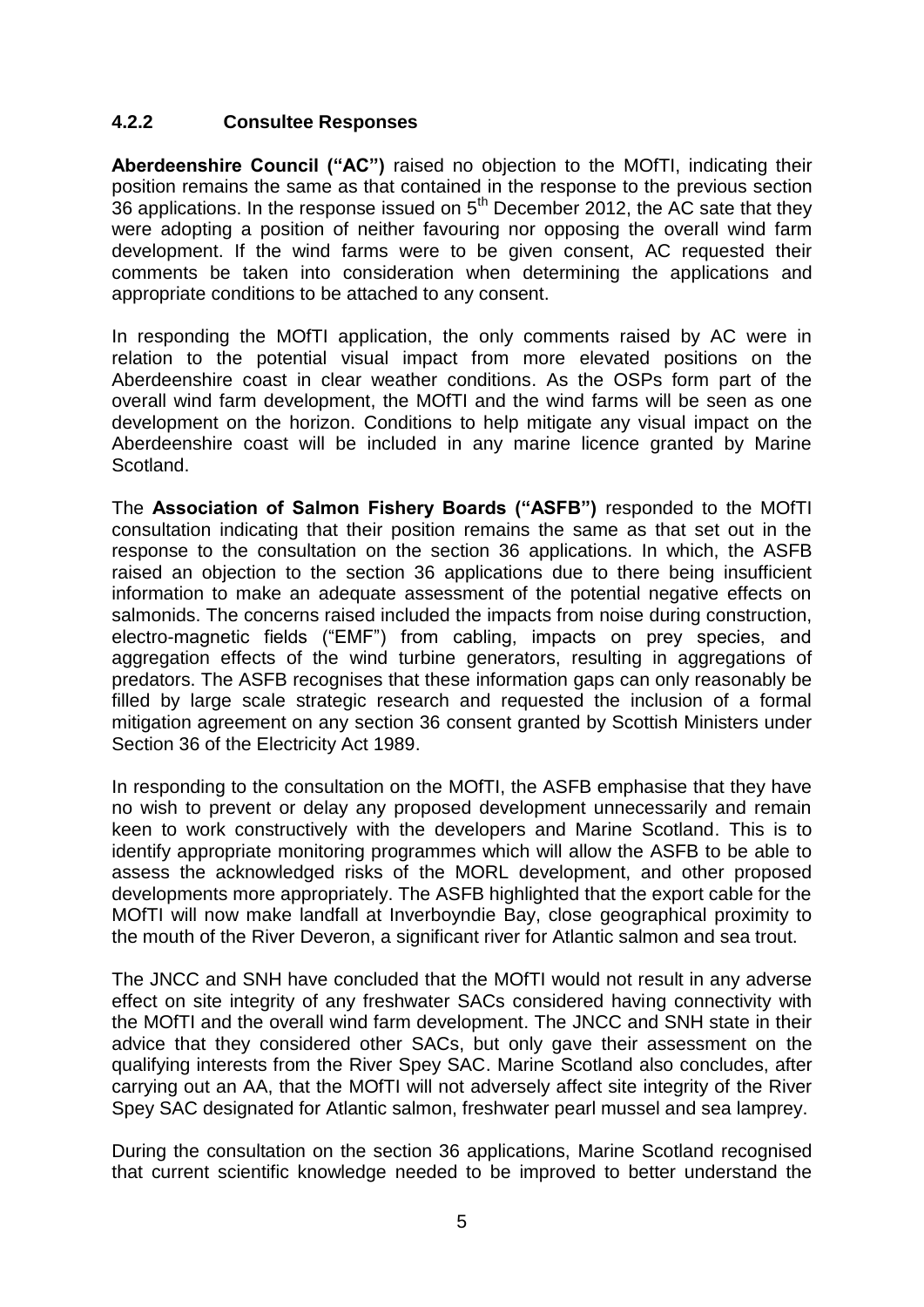migratory movements and behaviour of salmonids at sea and any interaction they have with renewable energy devices. In anticipation of this, Marine Scotland Science ("MSS") prepared a report "The Scope of Research Requirements for Atlantic Salmon, Sea Trout and European Eel in the Context of Offshore Renewables" (Malcolm et al, 2013). From this scoping report MSS has identified the need for and commenced the preparation of a national strategy to address the research and monitoring requirements for diadromous fish in the context of possible interaction with the emerging marine renewable energy industry.

The ASFB suggest that renewable developments be conditioned to provide that such developers participate in a national strategy at a local level, or by agreement, part fund larger projects. The ASFB state that there is a clear and urgent need to fund and start strategic research on the movement, abundance, swimming depth, feeding behaviour etc. of salmon and sea trout. The requirement for MORL to contribute at a local level (the Moray Firth) to a monitoring strategy being developed from "The Scope of Research Requirements for Atlantic Salmon, Sea Trout and European Eel in the Context of Offshore Renewables" will be included in any marine licence granted by Marine Scotland. The ASFB express the importance of developing a finalised, agreed research plan, with a clear time schedule for delivery, at the earliest possible date.

The ASFB requests that conditions on any marine licence granted by Marine Scotland will remain flexible to take account of new information when it becomes available, thus allowing appropriate additional mitigation to be put in place should negative interactions be found.

**Beatrice Offshore Windfarm Limited ("BOWL")**, who have been granted consent under section 36 of the Electricity Act 1989 (as amended) by the Scottish Ministers in March 2014 for a separate offshore wind farm in the Moray Firth, immediately adjacent to the MOfTI, did not raise any objections to the MOfTI. BOWL recognise the reduced environmental impact the MOfTI will have and their commitment to collaborative working with MORL as both projects progress to construction.

**Highlands & Islands Airports Ltd ("HIAL")** raised no objection to the MOfTI and confirmed that the MOfTI would not infringe the safeguarding surfaces for Inverness Airport.

**Historic Scotland ("HS")** raised no objection to the MOfTI and is content in principal with the proposals, and considers that there shall be no adverse impacts on marine or terrestrial assets within their remit which would raise significant concerns. HS is content that there are no assets within the MOfTI area Archaeological Study Area ("ASA") that are subject to statutory protection.

HS note that a full geophysical and geotechnical assessment of the offshore cable route has still to be completed. HS is content that the mitigation proposed in sections 5.4.2.76 and 5.4.2.77 of the ES is appropriate and suggested the production of an amended written scheme of investigation ("WSI") and adoption of a suitable protocol for archaeological discoveries ("PAD") be applied as a condition of any marine licence granted, with both documents to be approved by HS and Marine Scotland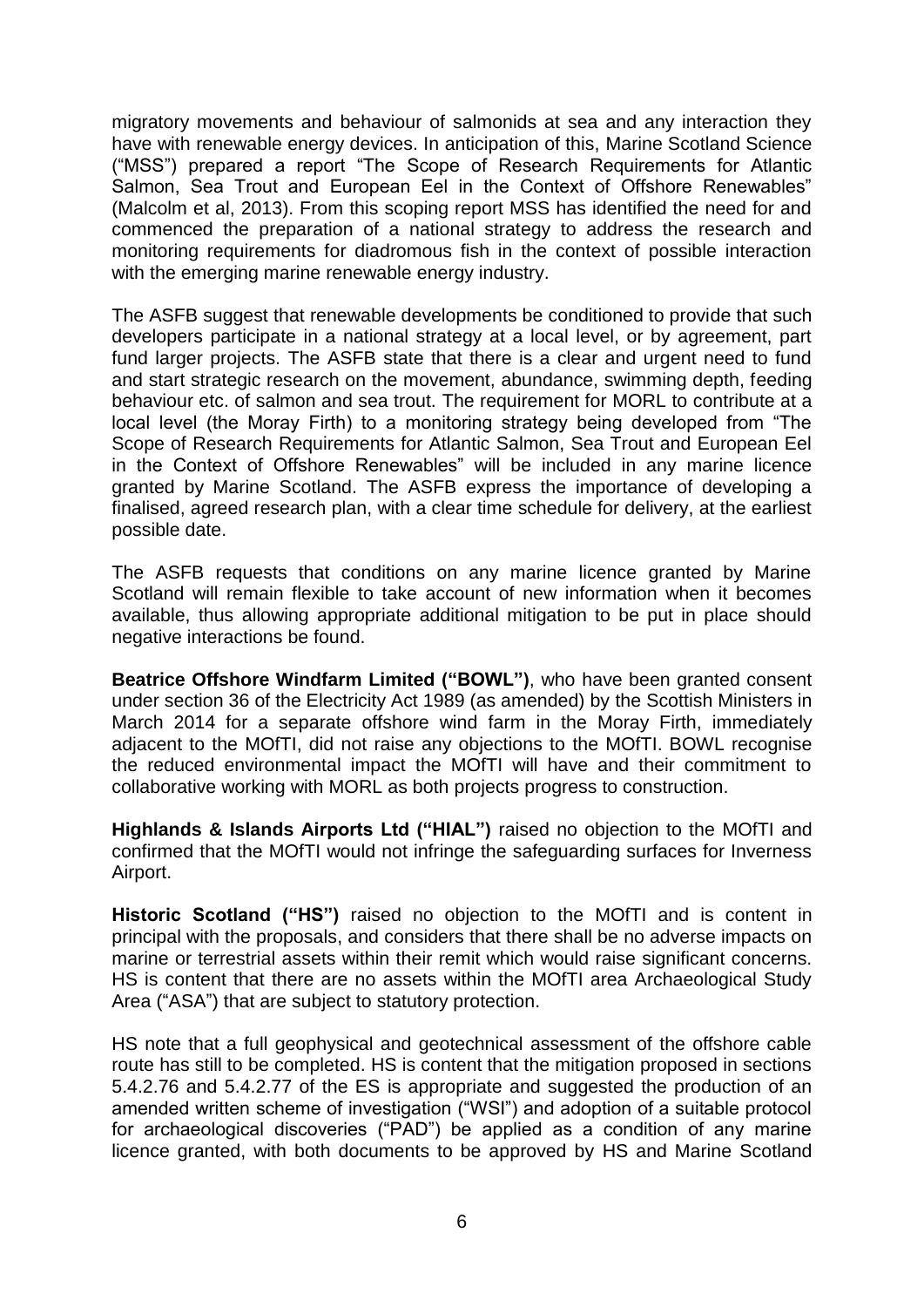prior to the commencement of works on site. Conditions relating to the WSI and PAD will be included in any marine licence granted by Marine Scotland.

**The Joint Nature Conservation Committee and Scottish Natural Heritage ("the SNCBs")** provided advice on 14<sup>th</sup> August 2014 on the following natural heritage interests and the impacts to consider in respect of the MOfTI:

- 1. Hydrodynamic Processes & Coastal Geomorphology;
- 2. Benthic Ecology;
- 3. Fish and Shellfish of conservation concern;
- 4. Marine Mammals;
- 5. Ornithology; and
- 6. Landscape, Seascape and Visual Impact Assessment.

*1.) Hydrodynamic Processes & Coastal Geomorphology* – the SNCBs agree for the OSPs that;

- the potential impacts from installation of the OSPs are "negligible" in respect of offshore coastal processes and of "minor significance" in respect of suspended sediment concentrations;
- there is no significant risk of longer-term changes to tidal and wave regimes or to sediment transport regimes arising over the lifespan of these OSPs;
- possible scour effects are of "minor significance"; and
- advise that impacts arising from installation and operation of the proposed OSPs do not significantly add to the predicted levels of cumulative impact from the consented MORL and BOWL wind farm schemes.

The SNCBs agree for the cable laying that;

- the potential impacts from installation of the export cables are "negligible" in respect of offshore coastal processes and of "minor significance" in respect of suspended sediment concentrations;
- there is negligible risk of any longer-term changes to tidal and wave regimes arising from the export cable;
- possible scour effects are of "minor significance"; and
- **as there are only negligible or minor impacts on hydrodynamic processes and** coastal geomorphology from the MORL export cables, no significant cumulative impacts with other proposed cables in the Moray Firth are anticipated.

The SNCBs agree for the cable landfall point at Boyndie beach that;

- there is no risk to the geological interest of Whitehills to Melrose Coast Site of Special Scientific Interest ("SSSI");
- detailed mapping of the actual landfall point, once confirmed, as well as the confirmed method of installation would be required; and
- that the cable will be suitably buried between landfall and closure depth to prevent exposure.

*2.) Benthic Ecology* – The SNCBs provided advice on the benthic surveys presented in the ES, which were only carried out along the centre line of the proposed export cable route. If full geophysical surveys are to be carried out over the full cable corridor, the SNCBs expressed the need to consult them for further advice.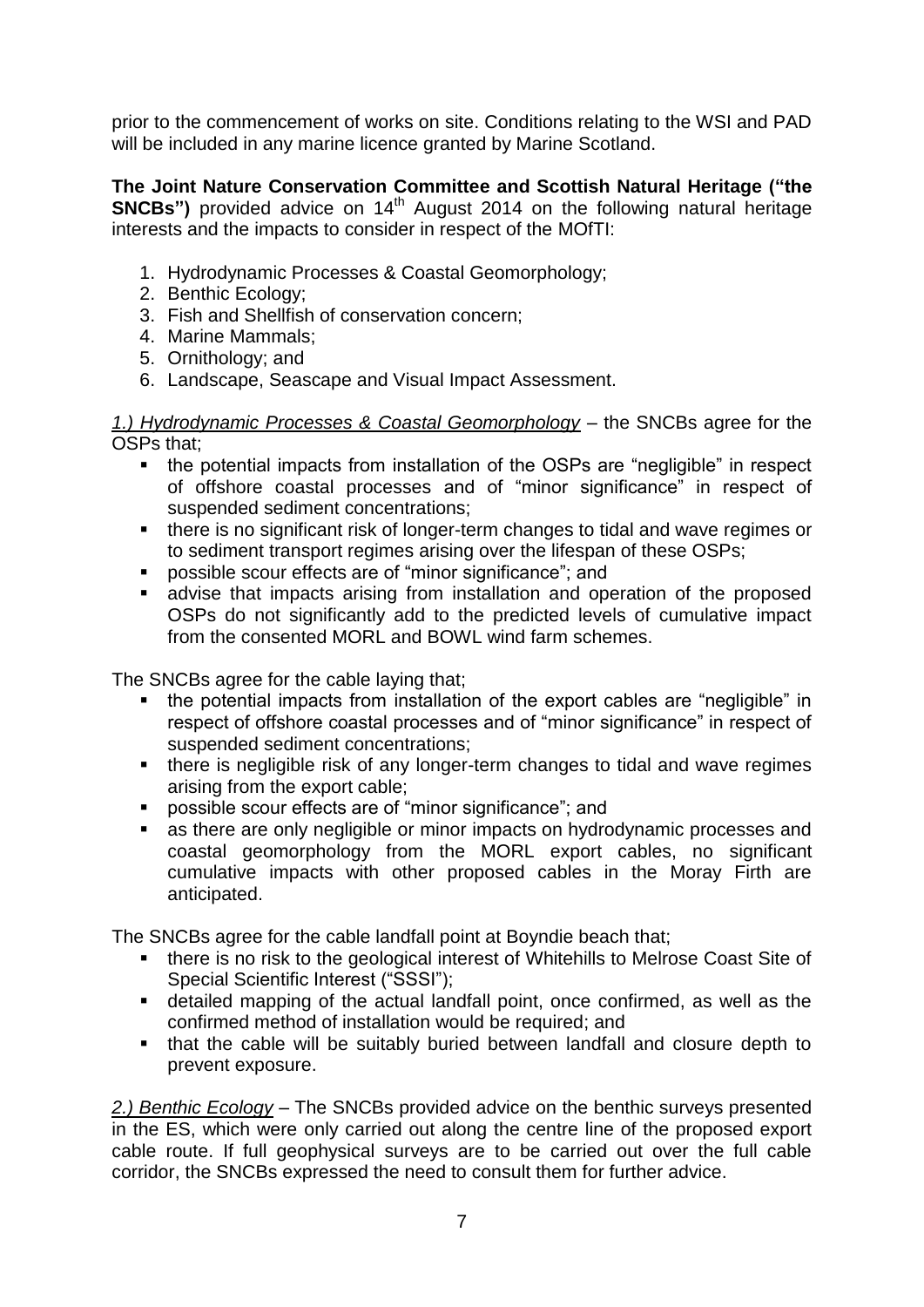A number of priority marine features ("PMFs") were identified in the benthic survey; burrowed mud, ocean quahog, European spiny lobster, sandeels and potentially *Arachnanthus sarsi*. The SNCBs agree with the ES conclusions that there is no risk of significant impact to the national or regional status of any of these PMFs. Conditions relating to details of cable locations and installation methods will be included in any marine licence granted by Marine Scotland.

The SNCBs included an assessment of the proposed Southern Trench Marine Protected Area ("MPA") proposal (presented to the Scottish Government for recommendation on 24th July 2014), suggested for the conservation features of burrowed mud, minkie whale and shelf deeps and fronts. The MOfTI is not capable of affecting shelf deeps or fronts, therefore not of consideration here. With respect to burrowed mud, the SNCBs advise that while there could be impacts from the MOfTI on burrowed mud located within the area of this MPA proposal, however, this biotope will recover in the long-term once the cables are laid.

The SNCBs indicate that there is potential for disturbance of minke whales arising from cable-laying and associated activity within the coastal waters covered by this MPA proposal. The SNCBs recommend that this matter is addressed via the licensing requirements for European protected species ("EPS"). A EPS licence will be required due to the potential for disturbance to cetacean species. An EPS licence(s) will be applied for when the final layout, design and foundation options have been confirmed for the overall wind farm development.

*3.) Fish and Shellfish of conservation concern* – The SNCBs referred back to their response to the consultation on the section 36 applications for advice on fish and shellfish of conservation concern including Habitats Regulations Appraisal ("HRA") in respect of the qualifying interests of freshwater SACs.

Of the SACs assessed previously for the wind farms, the qualifying interests from the River Spey SAC are most relevant to address for possible impacts from the MOfTI. The SNCBs advise likely significant effect ("LSE") on Atlantic salmon and lamprey species due to construction noise and/or possible effects of EMF from the installed cables. Therefore the SNCBs advise that Freshwater pearl mussel ("FWPM") could be indirectly affected through any impacts to Atlantic salmon, one of their host species.

As concluded in the AA, there will be no long-term impacts on the SAC population provided that conditions on any marine licence granted by Marine Scotland are complied with. Thus, the MOfTI will not adversely affect site integrity of the River Spey SAC with respect to Atlantic salmon, sea lamprey and FWPM. These conditions include the requirement for an agreed Vessel Management Plan ("VMP"), Construction Method Statement ("CMS"), Construction Programme ("CoP") and Cable Plan ("CaP"), all of which will ensure suitable mitigation.

With regards to marine fish, the SNCBs agree with the ES conclusions that there would be only minor impacts on sandeel and herring spawning (both PMFs) arising from disruption (loss) of the seabed and associated sediment release during cable laying and/or installation of the OSPs.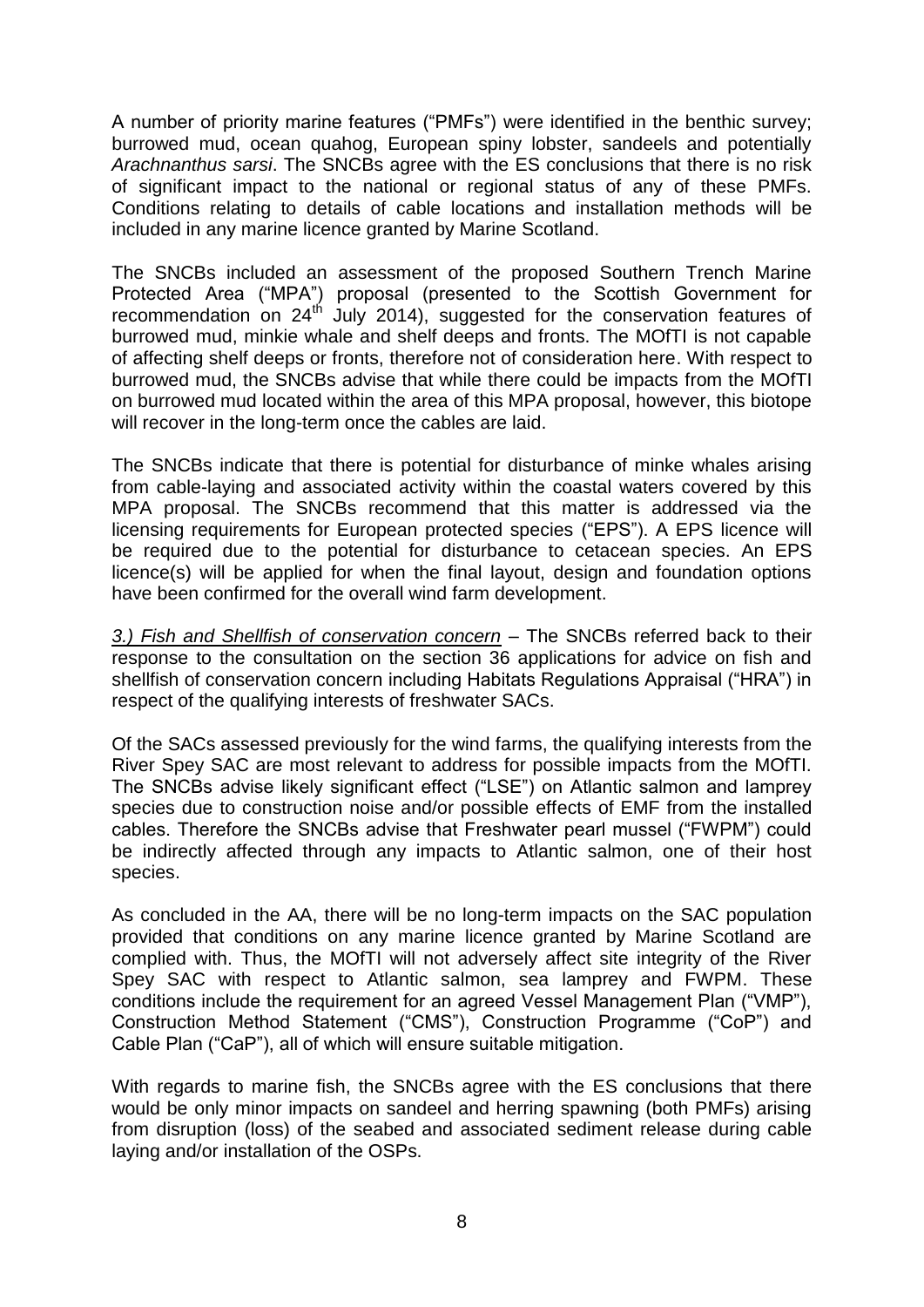*4.) Marine Mammals* – The SNCBs advise that the revised MOfTI could give rise to LSE for bottlenose dolphin as the cable route will cross the coastal waters on the south-side of the Moray Firth, where bottlenose dolphin is frequently recorded. Disturbance to bottlenose dolphin could arise from cable laying and/or placement of scour protection in this area, therefore the SNCBs advise that an EPS licence will be required. If this matter is addressed via EPS licensing, and good working practice is achieved through conditions included in any marine licence granted by Marine Scotland, the SNCBs are satisfied that there will not be any long term impacts on the viability of the SAC dolphin population and therefore no adverse impacts on site integrity of the Moray Firth SAC.

Due to the number of OSPs being reduced from eight in the original transmission infrastructure application, to two in the MOfTI, the SNCBs predict impacts will be no greater than the 'worst case' previously assessed. The SNCBs agree that all other potential impacts on bottlenose dolphin arising from the MOfTI, including vessel collision, corkscrew injury, EMF effects, contamination, and prey availability, are minor and do not give rise to any LSE in respect of this species status as an SAC interest.

With regards to harbour seal as a qualifying feature from the Dornoch Firth and Morrich More SAC, the SNCBs consider that there will be no long-term impacts on the SAC population, and thus no adverse impacts on site integrity of this SAC, provided that conditions relating to VMP, CMS, CoP and CaP be included any marine licence granted by Marine Scotland are complied with.

The SNCBs advised that the MOfTI is likely to have a significant effect on the qualifying interests of a number of SACs. The SNCBs advised Marine Scotland to carry out an AA in view of the conservation objectives for these sites.

The AA carried out by Marine Scotland concluded that the MOfTI and BOWL development will not adversely affect site integrity of the River Spey SACs, the Dornoch Firth and Morrich More SAC or the Moray Firth SAC. The SNCBs agreed with the conclusions reached in the AA.

*5.) Ornithology* – The SNCBs highlight that potential disturbance to waterfowl and waders is the key ornithological impact to address in respect of the MOfTI. The SNCBs advice also concerned the Moray Firth marine draft Special Protection Area ("SPA") (presented to the Scottish Government for recommendation on 24th July 2014).

The SNCBs agree that;

- the ES assessment concludes that all potential effects on waterbirds and seabirds are not significant;
- disturbance impacts are short-term and reversible as part of an existing commitment, vessel traffic will follow set routes in order to minimise disturbance; and
- the potential for displacement from the two OSPs is localised to a small area  $(0.02 \text{ km}^2)$ .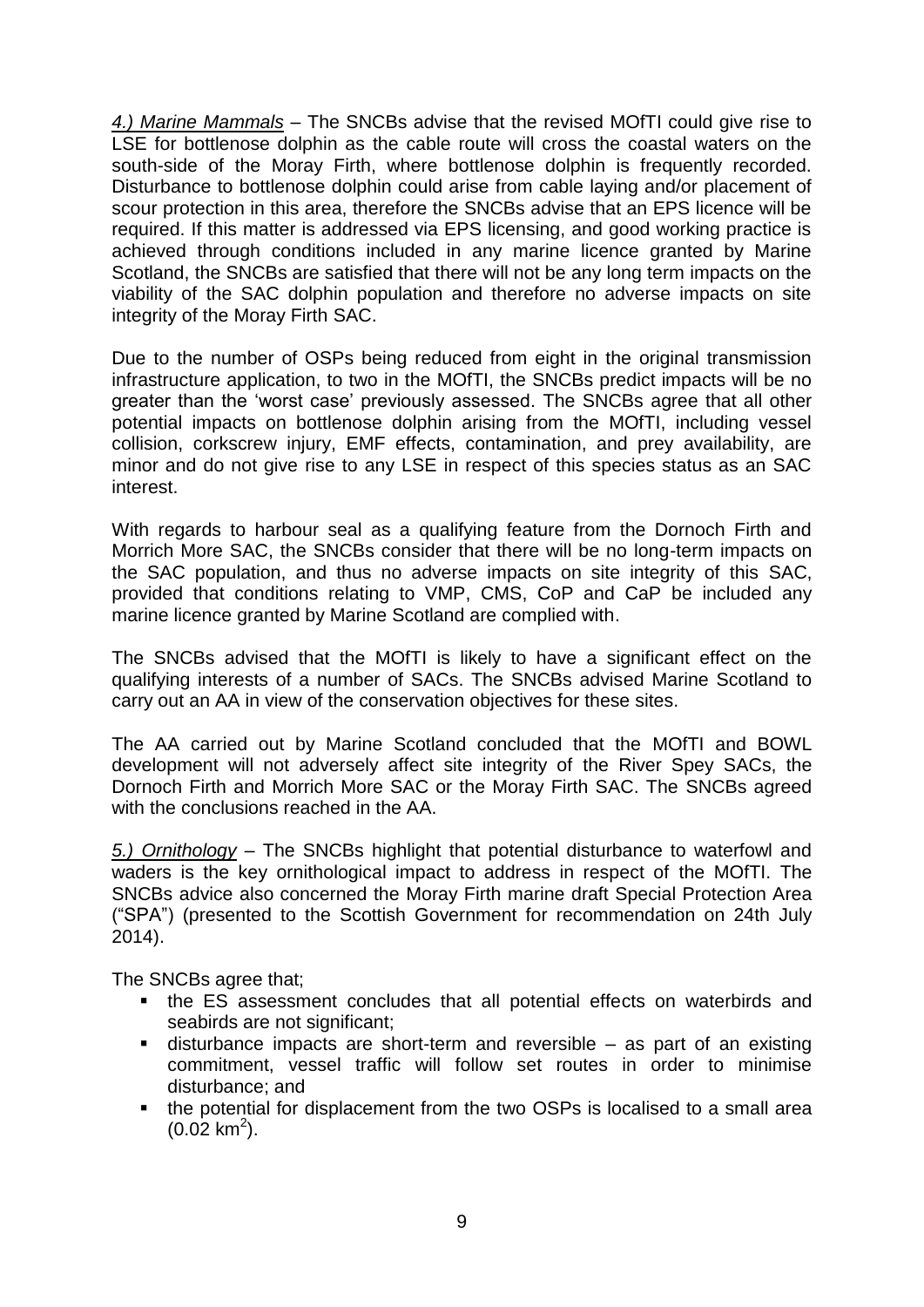The indicative programme of construction presented in the ES shows installation of the export cable outwith the peak periods for waterfowl (i.e. wintering and passage periods). Conditions relating to the submission of a CoP and CMS will be included any marine licence granted by Marine Scotland to ensure timing of the works can be used as a form of mitigation for waterfowl and waders. The SNCBs do not wish to restrict the construction of the export cable or landfall section to only a particular time of year.

*6.) Landscape, Seascape and Visual Impact Assessment* – The SNCBs welcome the work undertaken to assess the landscape and visual impacts of the OSPs and recommend that their location and design is considered as part of the overall design process for Telford, Stevenson and MacColl wind farms. In this regard, conditions similar to those on the section 36 consents for a Development Specification and Layout Plan ("DSLP") and Design Statement ("DS") will be included in any marine licence granted by Marine Scotland.

*Summary* – The SNCBs requested that conditions be attached to any marine licence to mitigate their concerns regarding the six natural heritage interests listed above. Where appropriate, enforceable conditions will be included in any marine licence granted by Marine Scotland.

**Marine Scotland Compliance ("MSC")**, Buckie Fishery Office, raised no objection to the MOfTI, only commenting that the maintenance of dialogue with, and information to, the local fishing industry is maintained. A condition relating to the request from MSC to maintain dialogue with the fishing industry will be included in any marine licence granted by Marine Scotland.

**Marine Scotland Science ("MSS")** raised no objection to the MOfTI. Responses on different receptors are detailed below:

*Ornithology* – MSS only comment relating to ornithology for the MOfTI is that the export cable landfall at Inverboyndie Bay is to the East of an inshore area identified within the candidate suite of marine SPAs due to seaduck. MSS is of the opinion that the route of the cable is far enough away to not be an issue, whilst appropriate timing of construction would further mitigate any potential effects.

*Marine Mammals* – MSS agree that the piling required for the OSPs falls within the design envelope of the original 2012 applications and is therefore covered under the assessments carried out for these, including the cumulative assessments. MSS does not consider the effect from piling would be significant for seals or cetaceans. MSS instructs that the planned piling for the OSPs will require a EPS licence.

MSS consider that although the likely risk of spiral lacerations to seals is lower around the cable route and construction site than in other areas, there remains a risk, should the vessels installing the OSPs and the cable use ducted propellers.

Conditions detailing required mitigation and monitoring for marine mammals, such as a VMP will be included in any marine licence granted by Marine Scotland.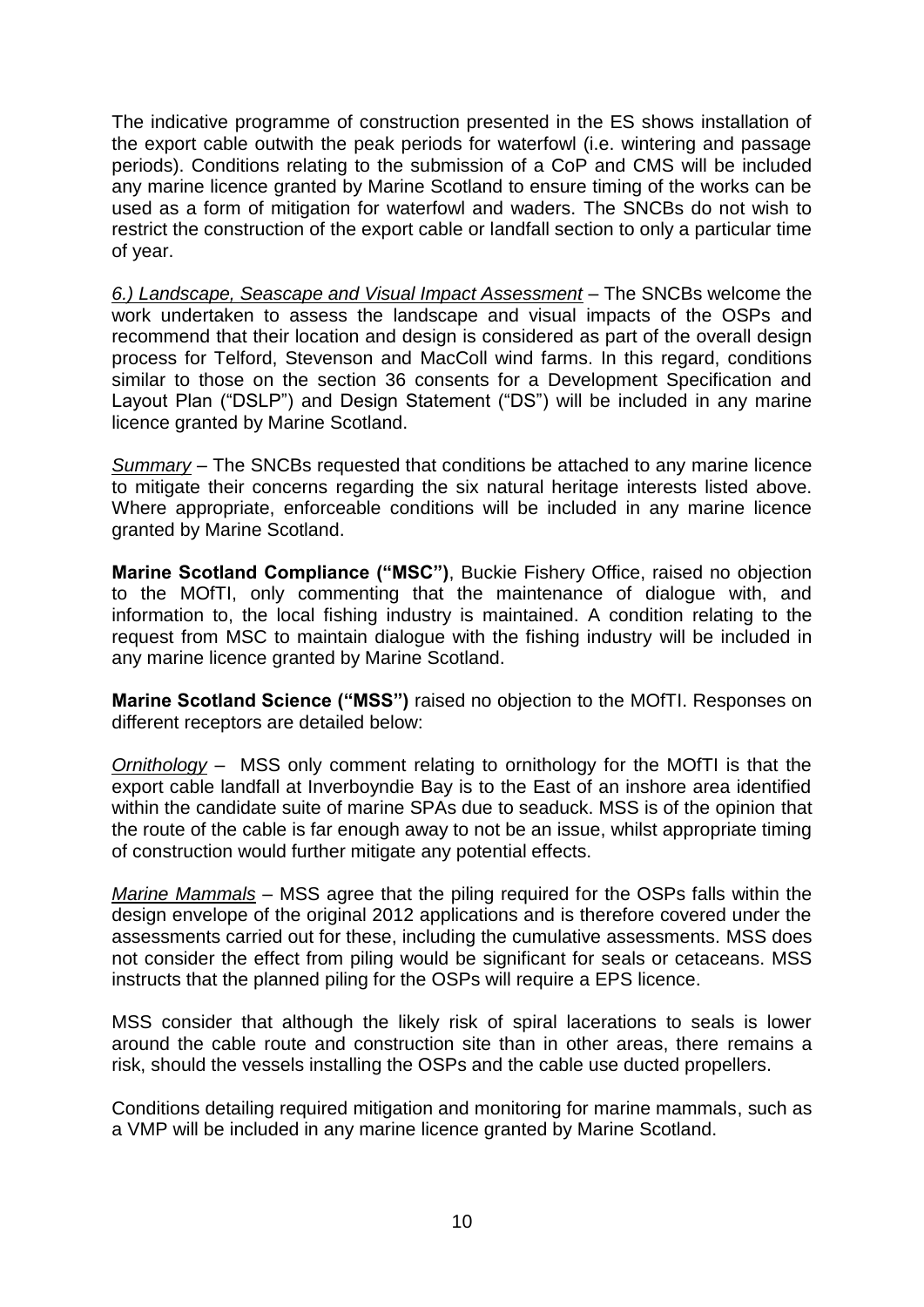*Commercial Fisheries* – A condition for MORL to continue its involvement in the Moray Firth Offshore Wind Developers Group - Commercial Fisheries Working Group ("MFOWDG-CFWG") will be included in any marine licence granted by Marine Scotland.

*Diadromous Fish –* MSS is satisfied that the ES adequately covered what information is currently available as a great deal of uncertainty still remains about the detailed migration routes of Atlantic salmon, sea trout and European eels. MSS recommends that the main priorities at this stage regarding diadromous fish are to develop plans for monitoring diadromous fish in the vicinity of the MOfTI and to ensure that suitable mitigation measures can be applied proportionately to any impacts detected during monitoring. The evolution of the 'Scottish Atlantic Salmon, Sea Trout and European Eel Monitoring Strategy' is currently on-going with the aim of trying to address the many unknowns surrounding the life patterns of diadromous fish. A condition for MORL to commit to participation in the monitoring requirements of the strategy at a local level (the Moray Firth), and a condition for participation in the Moray Firth Regional Advisory Group ("MFRAG") (established for the purpose of advising Marine Scotland on research, monitoring and mitigation programmes for, but not limited to, diadromous fish, marine mammals and commercial fish) will be included in any marine licence granted by Marine Scotland.

*Benthic Ecology* – MSS posed some queries regarding benthic ecology, to which MORL addressed by highlighting relevant sections within the ES. Upon review of the information provided by MORL, MSS confirmed MORL had adequately addressed all of the points regarding benthic ecology.

The **Maritime & Coastguard Agency ("MCA")** raised no objection to the MOfTI, subject to all maritime safety legislation being followed, MCA recommended conditions being taken into account on any marine licence granted and that measures are also taken to ensure that details of the proposed works are promulgated to maritime users through notice to mariners and/or navigational warnings. Conditions relating to the requests from the MCA will be met and included in any marine licence granted by Marine Scotland.

**Moray Council ("MC")** responded to the consultation only to say that the MC confirms it has no objection to the MOfTI.

**Northern Lighthouse Board ("NLB")** raised no objection to the MOfTI. The NLB referred back to their response to the consultation on the section 36 applications, in which they requested that they be consulted post-consent to ensure the overall wind farm development, during construction, operation and decommissioning phases, will be suitably marked and lit and that Notices to Mariners and Radio Navigation Warnings are issued. The NLB also recommended that publication of information in other appropriate bulletins, stating the nature and timescale of the works are provided to ensure adequate notification to mariners.

Conditions requiring the correct marking and lighting of vessels engaged in the works, positioning of cable marker boards where the cable comes ashore and final installed layout positions be communicated to the UK Hydrographic Office ("UKHO"), will be included in any marine licence granted by Marine Scotland.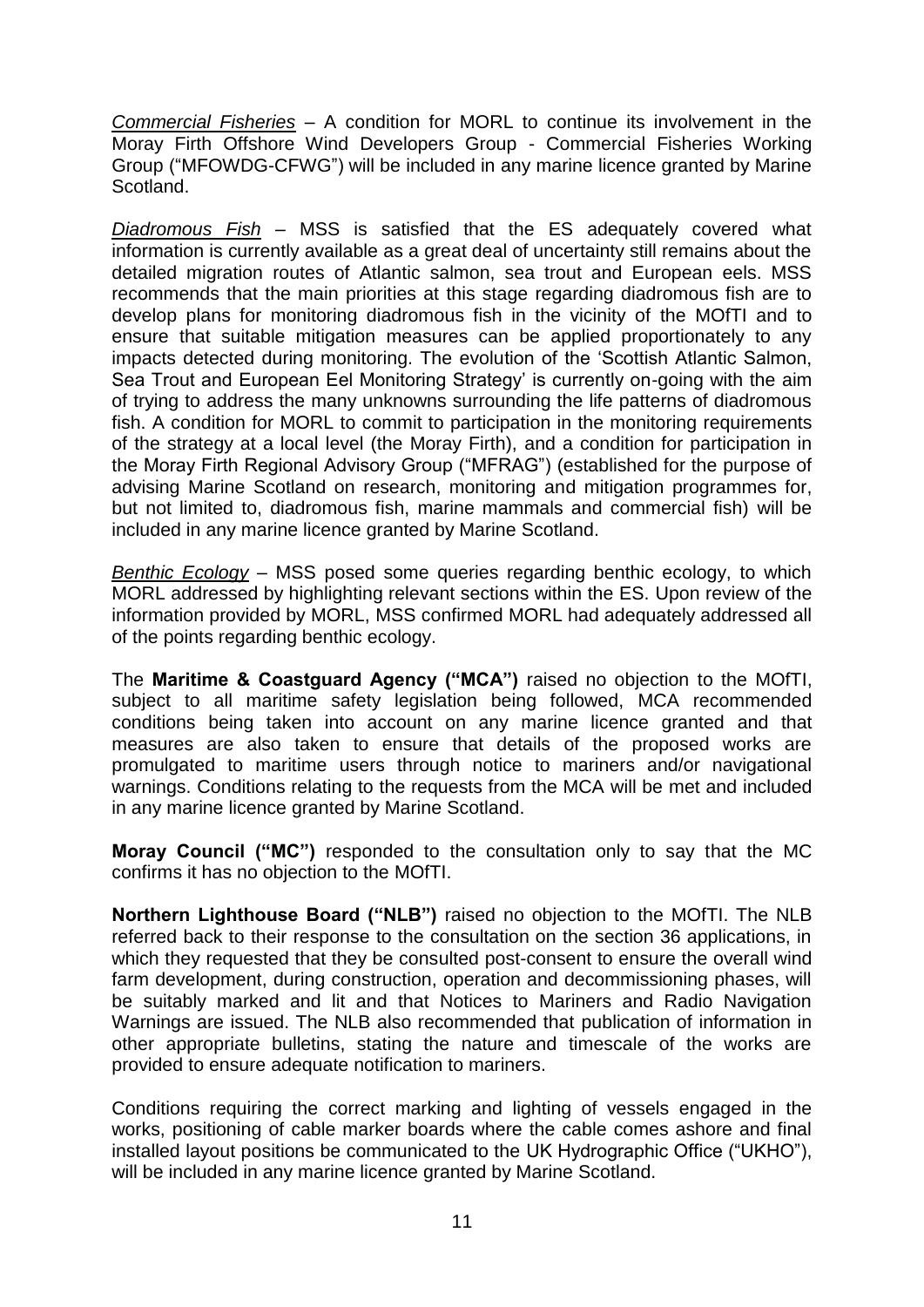**Royal Society for the Protection of Birds Scotland ("RSPB Scotland")** did not state an objection in their response to the MOfTI consultation, but generally concur with the assessment conclusions that potential ornithological impacts will be low for the MOfTI in isolation. RSPB Scotland identified the construction phase as being the phase which presents the greatest risk of impacts. However, due to the relatively short timescales for laying the export cable and constructing the OSPs, any potential impacts can be minimised.

RSPB Scotland still maintains its objection to the overall wind farm development.

RSPB Scotland requests that the developer adheres to best practice construction methodologies and implementation of mitigation measures, including using assigned vessel routes, to help ensure potential disturbance impacts are minimised to a negligible level. RSPB Scotland also highlighted in their response that there remains a risk of significant in-combination/cumulative effects to seabird populations in the Moray Firth from the construction and operation of consented offshore wind projects and other activities in the region.

No conditions relating to the local monitoring of seabird populations in relation to the MOfTI alone will be included in any marine licence granted by Marine Scotland. Monitoring of the OSPs that form part of the MOfTI is likely to be encapsulated by the monitoring conditions imposed on the section 36 consents, granted in March 2014, for the Telford, Stevenson and MacColl offshore wind farms.

The **Scottish Environment Protection Agency ("SEPA")** provided a joint response that covered the onshore application under the Town and Country Planning (Scotland) Act 1997 to AC and the offshore application under the 2010 Act, the 2009 Act and the MWR to Marine Scotland. SEPA suggested conditions that must be applied to any onshore and offshore consent, otherwise their response must be considered as an objection.

SEPA did not have any detailed comments to make on the offshore elements of the MOfTI, but request that a Construction Environmental Management Plan ("CEMP") condition be applied to any marine licence granted by Marine Scotland. As requested by SEPA, the submission of a CEMP (for this marine licence application, the CEMP is called an EMP) condition will be included in any marine licence granted by Marine Scotland. To cover the submission of the relevant construction method statements, a CMS condition will also be included in any marine licence granted by Marine Scotland.

**Scottish Fisherman's Federation ("SFF")** objects to the application for the MOfTI with regards to the protection of the fishing industry in the Moray Firth. The SFF state the objection must stand until conditions and mitigation measures are agreed and in place.

The SFF wish that conditions relating to proper notification of the works to the fishing industry, 100% burial of cables, rock dumping when burial cannot be achieved, the appointment of a Fisheries Liaison Officer ("FLO"), the production of "as built" plans for all cable positions and over trawling to remedy any new seabed hazards are placed on any marine licence granted by Marine Scotland. Marine Scotland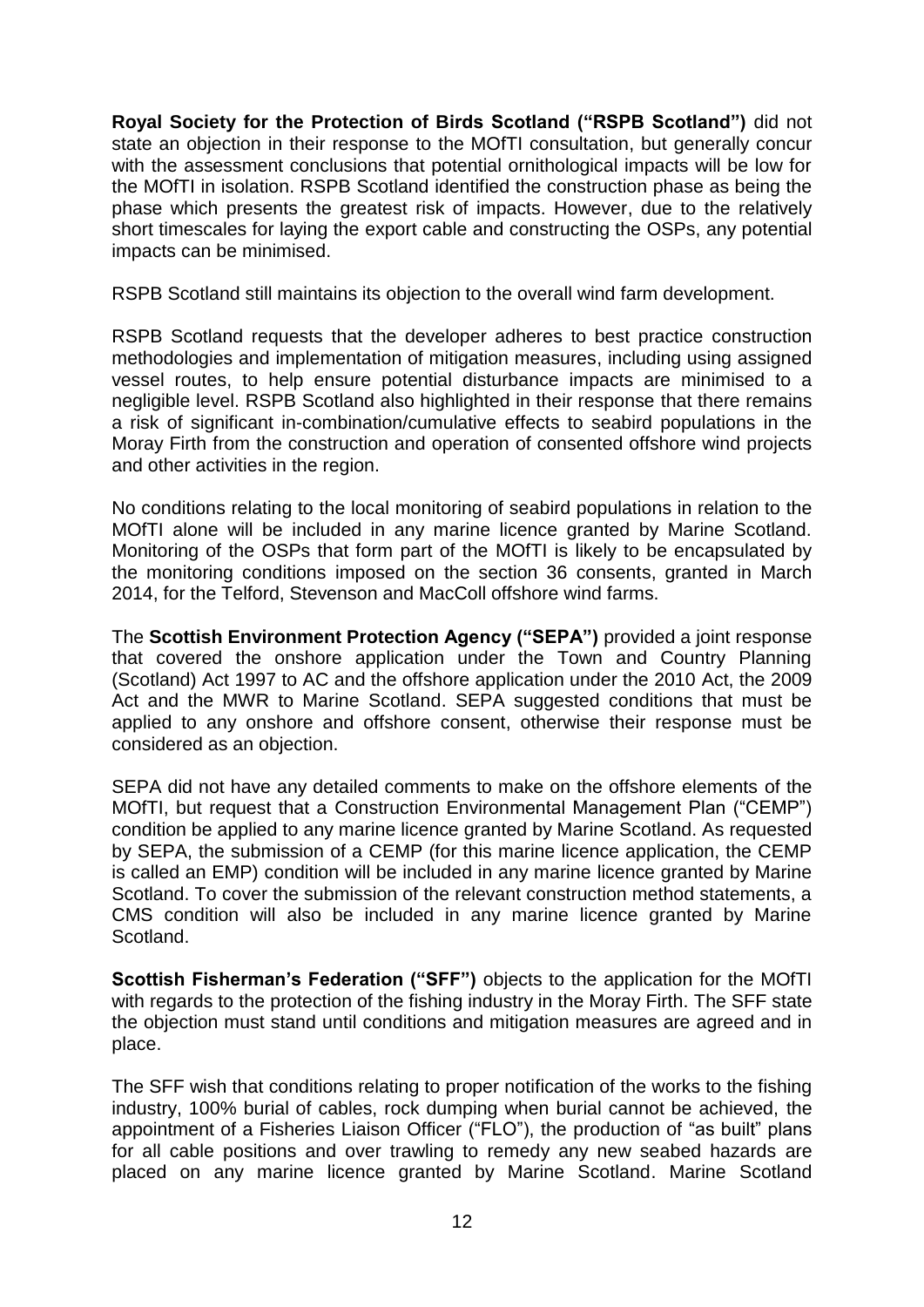presented draft conditions to the SFF that covered these concerns. The SFF responded indicating they are prepared to accept that their concerns regarding the MOfTI are addressed by the proposed licence conditions. Therefore, the conditions relating to the above points will be included in any marine licence granted by Marine Scotland.

MORL met with the SFF on 26<sup>th</sup> August 2014, to discuss the points raised in the SFF response to the MOfTI consultation. MORL presented at this meeting a draft Export Cable Commercial Fisheries Mitigation Strategy ("XCFMS") to outline their proposed commitments for engagement with the fishing industry. This is similar to the Commercial Fisheries Mitigation Strategy ("CFMS") developed by MORL, and accepted by the SFF, for fisheries mitigation for the consented Telford, Stevenson and MacColl offshore wind farms. A condition to ensure MORL continues its membership of the MFOWDG-CFWG and its commitment to the finalised XCFMS and finalised CFMS will be included in any marine licence granted by Marine Scotland.

**Transport Scotland ("TS")** raised no objection to the MOfTI in terms of environmental impacts on the trunk road network. At present, the road-based traffic and transportation logistics associated with the construction of the MOfTI is yet to be decided. TS wish to be consulted again once this information is available to allow an assessment of the impacts on the trunk road network from potential abnormal loads and any traffic management requirements. A condition requiring the submission of a Traffic and Transportation Plan ("TTP") will be included in any marine licence granted by Marine Scotland.

**Whale and Dolphin Conservation ("WDC")** raised no objection to the MOfTI but have concerns about the use of vessels with ducted propellers during construction of the transmission infrastructure, especially during dredging for laying the cables. WDC ask that ducted propellers should not be permitted unless they are guarded or potential impacts can be effectively mitigated in some other way, especially for harbour seals. If ducted propellers are to be used, WDC request that a VMP with a proposed Seal Corkscrew Injury Monitoring Scheme ("SCIMS") be developed. A condition requiring the submission of a VMP will be included in any marine licence granted by Marine Scotland.

WDC also requested that they be involved in any steering or advisory groups related to the overall MORL wind farm project. The formation of a MFRAG, required under condition of the section 36 consents for the Telford, Stevenson and MacColl offshore wind farms, will include WDC. The MFRAG will be the most suitable forum to discuss the development and introduction of a SCIMS.

#### Other Responses – in relation to the Application and ES

The following organisations had **no comment** to make;

- **Highland Council ("HC")**
- **The Crown Estate**
- **National Air Traffic Services**
- **Royal Yachting Association Scotland**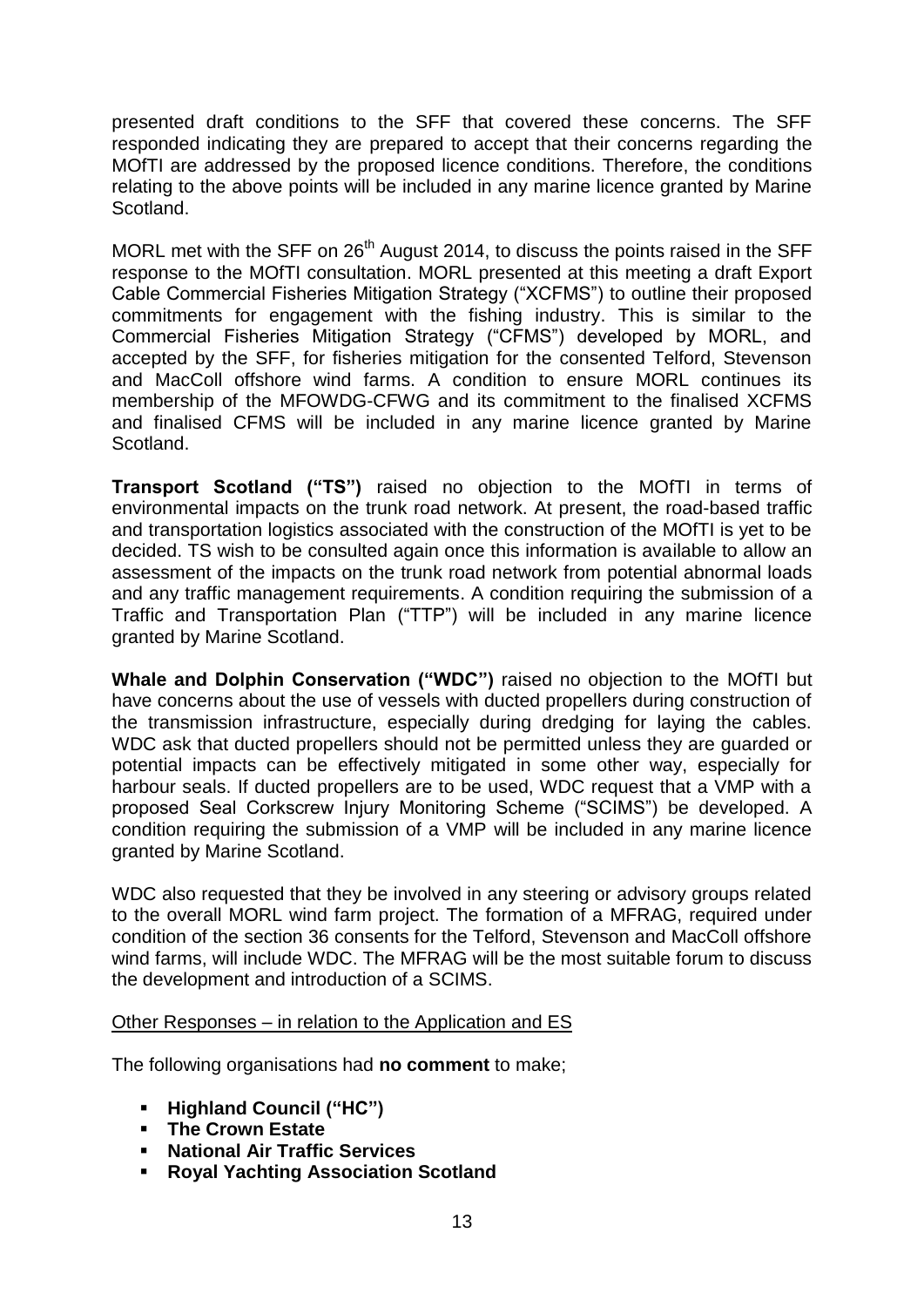#### **Ports and Harbours**

**BT Network Radio Protection** was consulted and a "nil return" response was received.

**Moray Firth Partnership** was consulted and indicated that they would not be submitting response.

**Scottish Canoe Association** was consulted and indicated that they would not be commenting.

The **Bond Offshore Helicopters**, **Bristow Helicopters**, the **Civil Aviation Authority**, the **Chamber of Shipping**, **CHC Helicopters**, **Cromarty Firth Port Authority**, **Defence Infrastructure Organisation (MOD), Inshore Fisheries Group (Moray Firth)**, **Ithaca Energy**, **Joint Radio Company**, **Marine Safety Forum**, **Moray Firth Sea Trout Project**, **Scottish Fisherman's Organisation**, **Scottish Wildlife Trust**, **Surfers Against Sewage** and **The University of Aberdeen** were consulted but no responses were received.

**Banff and Macduff Community Council ("BMCC")** raised no objection to the MOfTI, and as the BMCC are the council covering a lot of the intended landfall site for the proposed cables, their comments relate to the near shore and beach landing of the cables only. The BMCC asked that the following issues are carefully considered by Marine Scotland for the granting of a licence and that appropriate safeguards are put in place in order to minimise the impact of the proposed works:

- 1. Timing of the works when the cable is brought ashore at Boyndie beach to minimise possible impacts on residents and tourists;
- 2. Impacts on the bottlenose dolphins in the Moray Firth;
- 3. Impacts on common dolphins in the Moray Firth;
- 4. Consultation with the inshore fisherman;
- 5. Impact on a well-used designated anchorage off Macduff;
- 6. Sufficient burial of cables in the beach area; and
- 7. Passage of the cable works through dune areas to avoid possible impacts on rare plants that grow there.

The timing, position and burial depths of the cables when they come ashore will be detailed in a CoP and CaP submitted by MORL for approval prior to commencement of the MOfTI. Any mitigation to minimise impacts of the laying of the cables will be taken account of in these plans.

Dolphins in the Moray Firth will be monitored through Marine Mammal Monitoring Programme ("MMMP"), developed by MORL, BOWL and the University of Aberdeen. The MMMP forms part of the Project Environmental Monitoring Programme ("PEMP"); a programme that will be designed to ensure that appropriate and effective monitoring of the impacts of the MOfTI is undertaken.

The MFOWDG-CFWG has been formed to facilitate commercial fisheries dialogue to define and finalise draft a commercial fisheries mitigation strategy for the MOfTI.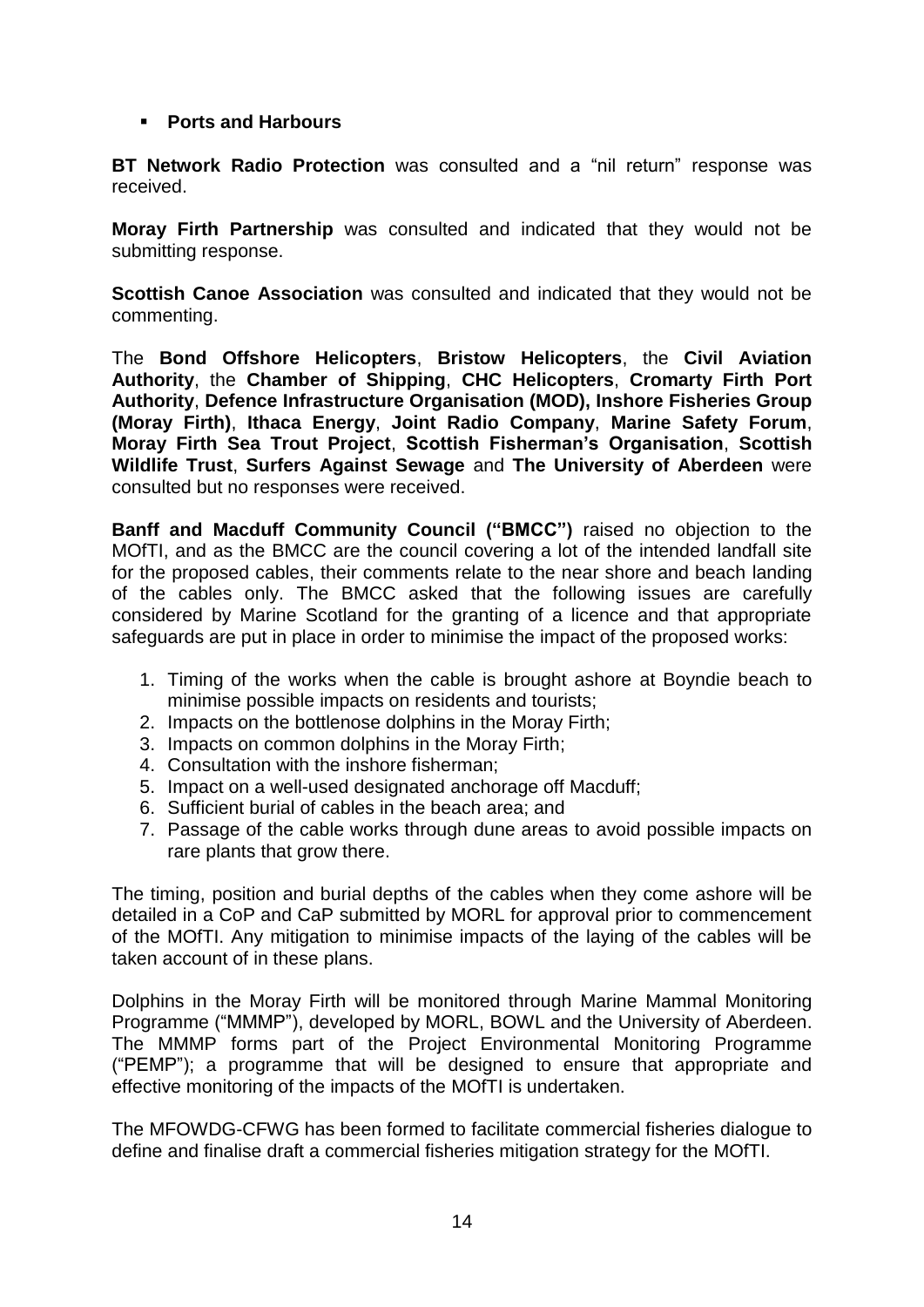Any possible impact on shipping will be addressed in a VMP, required to be submitted and approved prior to commencement of the MOfTI.

Conditions asking for the submission of a PEMP, CoP, CaP, Navigational Safety Plan ("NSP") and continued membership in the MFOWDG-CFWG, will be included in any marine licence granted by Marine Scotland.

Any potential onshore impacts, e.g. passage of the cable through dune areas (i.e. above mean high water spring tide ("MHWS") will be dealt with by conditions applied to any onshore consent granted under the Town and Country Planning (Scotland) Act 1997 (as amended), by AC.

## **5. Conditions**

Following consideration of all relevant information, including the ES, supporting documents and consultation responses, Marine Scotland consider that the following conditions must be included in the marine licence.

In the conditions, the term "the Application" means the marine licence application form and environmental report submitted to the Licensing Authority by MORL on the 4<sup>th</sup> April 2014 and the ES submitted to the Licensing Authority by MORL on the 30<sup>th</sup> June 2014; and the application letters, marine licence application forms and ES submitted to the Licensing Authority by MORL, on behalf of Telford Offshore Windfarm Limited, Stevenson Offshore Windfarm Limited and MacColl Offshore Windfarm Limited, on 2<sup>nd</sup> August 2012, and the Additional Ornithology Information submitted to the Licensing Authority by MORL on the  $17<sup>th</sup>$  June 2013.

#### **5.1 Conditions applicable to all phases of the works**

## **5.1.1 Project Environmental Monitoring Programme ("PEMP")**

The Licensee must, no later than 6 months prior to the Commencement of the Works, submit a PEMP, in writing, to the Licensing Authority for their written approval. Such approval may only be granted following consultation by the Licensing Authority with the JNCC, SNH, WDC, the ASFB and any other ecological advisors as required at the discretion of the Licensing Authority. The PEMP must be in accordance with the Application as it relates to environmental monitoring.

The PEMP must set out measures by which the Licensee must monitor the environmental impacts of the Works. Monitoring is required throughout the lifespan of the Works where this is deemed necessary by the Licensing Authority and specifically, monitoring for cable exposure as specified in condition 5.2.10 parts f and g. Lifespan in this context includes pre-construction, construction, operational and decommissioning phases.

Monitoring should be done in such a way as to ensure that the data which is collected allows useful and valid comparisons as between different phases of the Works. Monitoring may also serve the purpose of verifying key predictions in the Application. Additional monitoring may be required in the event that further potential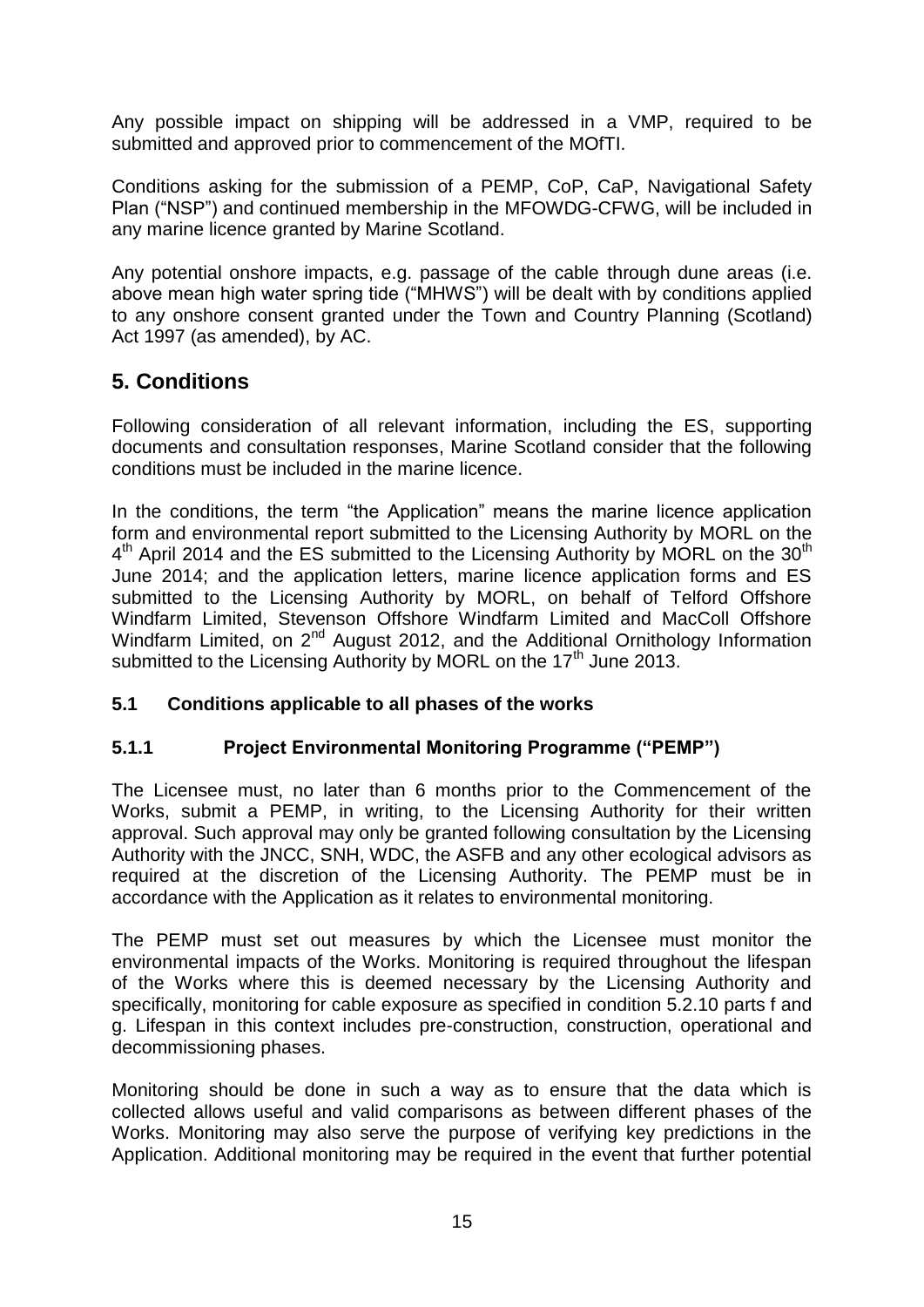adverse environmental effects are identified for which no predictions were made in the Application.

The Licensing Authority may agree that monitoring may cease before the end of the lifespan of the Works.

The PEMP must cover, but not be limited to the following matters:

- a) Pre-construction, construction (if considered appropriate by the Licensing Authority) and post-construction monitoring surveys as relevant in terms of the Application and any subsequent surveys for:
	- 1. Diadromous fish;
	- 2. Benthic communities; and
	- 3. Seabed scour and local sediment deposition.
- b) The participation by the Licensee in surveys to be carried out the in relation to marine mammals as set out in the MMMP.

All the initial methodologies for the above monitoring must be approved, in writing, by the Licensing Authority and, where appropriate, in consultation with the MFRAG, referred to in conditions 5.2.18 and 5.3.10. Any pre-consent surveys carried out by Licensee to address any of the above species may be used in part to discharge this condition.

The PEMP is a live document and must be regularly reviewed by the Licensing Authority, at timescales to be determined by the Licensing Authority, in consultation with the MFRAG to identify the appropriateness of on-going monitoring. Following such reviews, the Licensing Authority may, in consultation with the MFRAG, require the Licensee to amend the PEMP and submit such an amended PEMP, in writing, to the Licensing Authority for their written approval. Such approval may only be granted following consultation with MFRAG and any other ecological, or such other advisors as may be required at the discretion of the Licensing Authority. The PEMP, as amended from time to time, must be fully implemented by the Licensee at all times.

The Licensee must submit written reports of such monitoring surveys to the Licensing Authority at timescales to be determined by the Licensing Authority in consultation with the MFRAG. Subject to any legal restrictions regarding the treatment of the information, the results are to be made publicly available by the Licensing Authority, or by such other party appointed at their discretion.

#### **5.1.2 Environmental Management Plan ("EMP")**

The Licensee must, no later than 6 months prior to the Commencement of the Works, submit an EMP, in writing, to the Licensing Authority for their written approval. Such approval may only be granted following consultation by the Licensing Authority with the JNCC, SNH, SEPA, AC and any such other advisors or organisations as may be required at the discretion of the Licensing Authority. The Works must, at all times, be constructed and operated in accordance with the approved EMP (as updated and amended from time to time by the Licensee). Any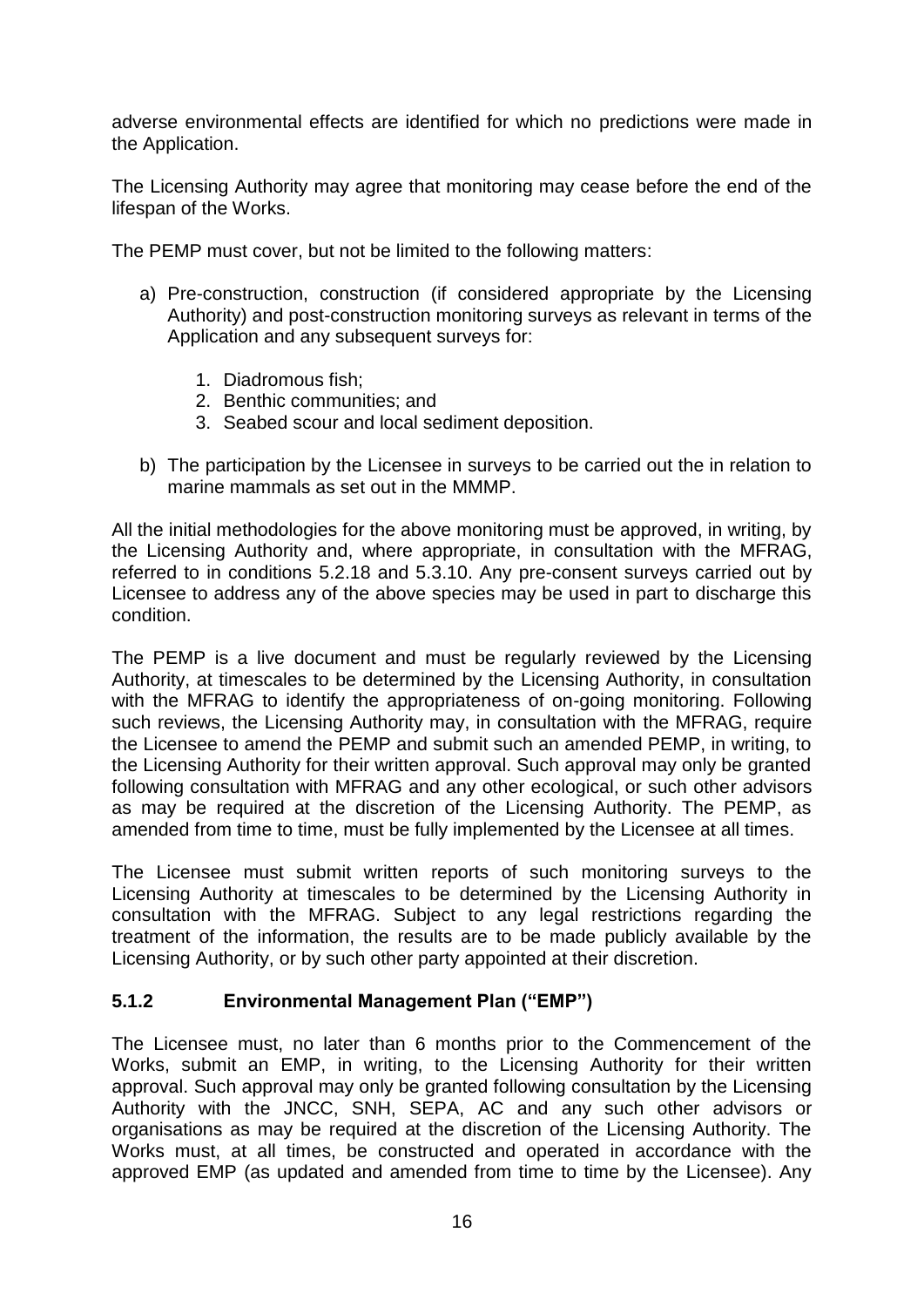updates or amendments made to the EMP by the Licensee must be submitted, in writing, by the Licensee to the Licensing Authority for their written approval. Such approval may only be granted following consultation by the Licensing Authority with AC.

The EMP must set out a mechanism for the approval process for all proposed updates to the EMP. This must include, but not be limited to, a programme for the consideration of the consultation on, and any subsequent grant of approval of the proposed updated EMP, to be agreed in writing between the Licensee and the Licensing Authority.

The EMP must provide the over-arching framework for on-site environmental management during the phases of works as follows:

- a) all construction as required to be undertaken before the Final Commissioning of the Works; and
- b) the operational lifespan of the Works from the Final Commissioning of the Works until the cessation of electricity transmission (environmental management during decommissioning is addressed by condition 5.2.2).

The EMP must be in accordance with the Application as it relates to environmental management measures. The EMP must set out the roles, responsibilities and chain of command of any Licensee personnel, contractors or sub-contractors in respect of environmental management for the protection of environmental interests during the construction and operation of the Works. It must address, but not be limited to, the following over-arching requirements for environmental management:

- a) Mitigation measures to prevent significant adverse impacts to environmental interests, as identified in the Application and pre-consent and pre-construction surveys, and include the relevant parts of the CMS;
- b) A completed WSI approved by HS;
- c) Pollution prevention measures and contingency plans;
- d) Management measures to prevent the introduction of marine non-native marine species;
- e) Measures to minimise, recycle, reuse and dispose of waste streams; and
- f) The methods for responding to environmental incidents and the reporting mechanisms that will be used to provide the Licensing Authority and relevant stakeholders (including, but not limited to, the JNCC, SNH, SEPA, MCA and the NLB) with regular updates on construction activity, including any environmental issues that have been encountered and how these have been addressed.

The Licensee must, no later than 3 months prior to the Final Commissioning of the Works, submit an updated EMP, in writing, to cover the operation and maintenance activities for the Works to the Licensing Authority for their written approval. Such approval may be given only following consultation with the JNCC, SNH, SEPA and any such other advisors or organisations as may be required at the discretion of the Licensing Authority. The EMP must be regularly reviewed by the Licensee and the MFRAG (refer to conditions 5.2.18 and 5.3.10) over the lifespan of the Works, and be kept up to date (in relation to the likes of construction methods and operations of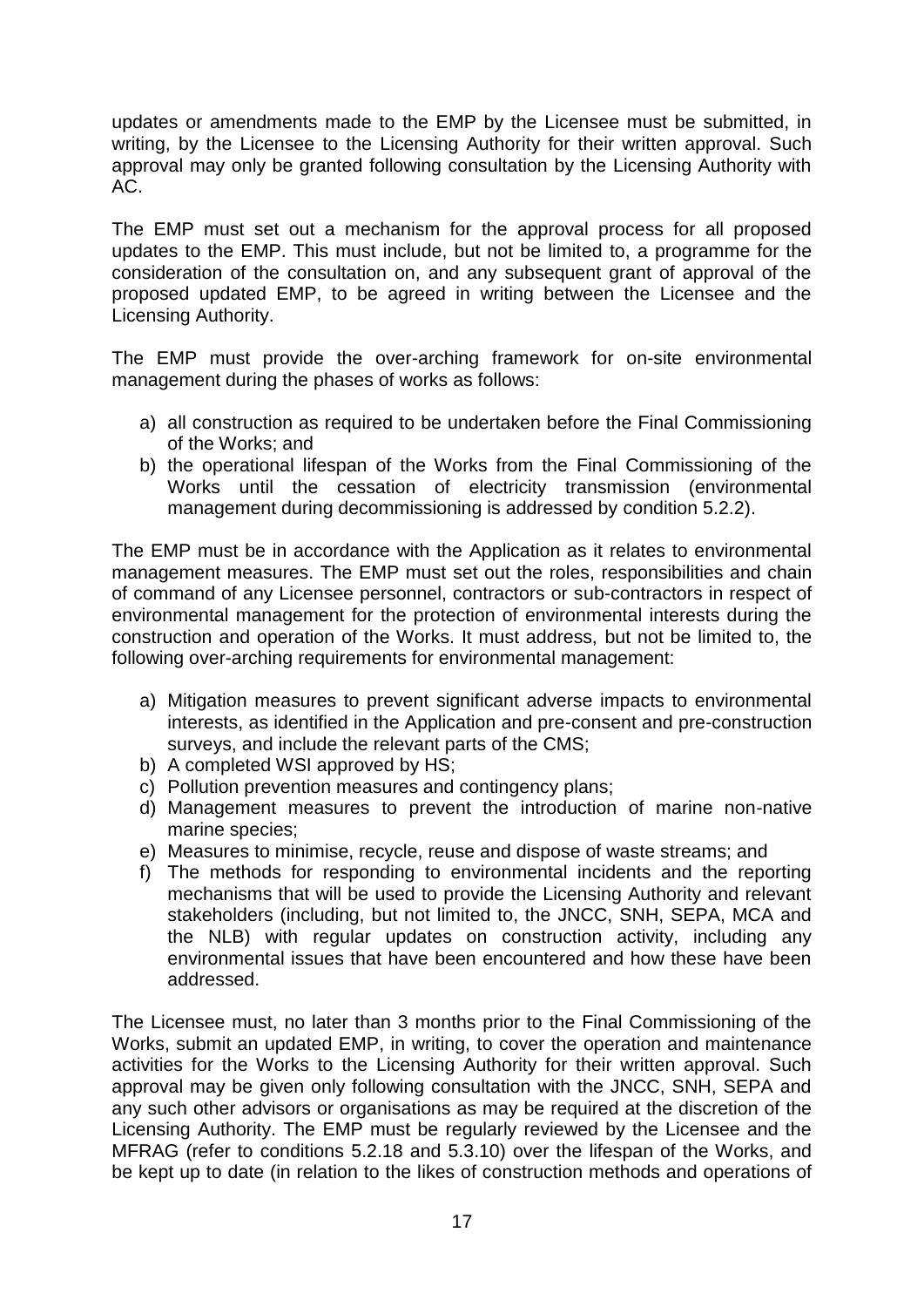the Works in terms of up to date working practices) by the Licensee in consultation with the MFRAG.

The EMP must be informed, so far as is reasonably practicable, by the baseline surveys undertaken as part of the Application and the PEMP.

## **5.1.3 Atlantic salmon, sea trout and European eel Monitoring Strategy**

The Licensee must, to the satisfaction of the Licensing Authority, participate in the monitoring requirements as laid out in the 'Scottish Atlantic Salmon, Sea Trout and European Eel Monitoring Strategy' so far as they apply at a local level (the Moray Firth). The extent and nature of the Licensee's participation is to be agreed by the Licensing Authority in consultation with the MFRAG.

#### **5.1.4 Moray Firth Offshore Wind Developers Group - Commercial Fisheries Working Group ("MFOWDG-CFWG")**

The Licensee must continue its membership in the MFOWDG-CFWG, or any successor group formed to facilitate commercial fisheries dialogue to define and finalise the draft CFMS (dated  $1<sup>st</sup>$  July 2013 (Revision C)) and define and finalise the draft XCFMS (dated 27<sup>th</sup> August 2014 (Revision B)). As part of the finalised CFMS and XCFMS, the Licensee must produce and implement a mitigation strategy for each commercial fishery that can prove to the Licensing Authority that they will be adversely affected by the Works. Should it be deemed necessary by the MFOWDG-CFWG, investigations into alternative gear for the scallop fishing industry in the Moray Firth must form part of the CFMS and XCFMS. The CFMS and XCFMS to be implemented must be approved in writing by the Licensing Authority. The Licensee must implement all mitigation measures committed to be carried out by the Licensee within the CFMS and XCFMS, so far as is applicable to the Works. Any agents or their contractors or sub-contractors working for the Licensee, must co-operate with the fishing industry to ensure the effective implementation of said CFMS and XCFMS.

#### **5.1.5 Health and safety incident**

If any serious health and safety incident occurs on the Site requiring the Licensee to report it to the Health and Safety Executive, then the Licensee must also notify the Licensing Authority of the incident within 24 hours of the incident occurring.

#### **5.1.6 Bunding and storage facilities**

The Licensee must ensure suitable bunding and storage facilities are employed to prevent the release of fuel oils, lubricating fluids associated with the plant and equipment into the marine environment.

## **5.1.7 Restoration of the Site to its original condition**

The Licensee must take all reasonable, appropriate and practicable steps to restore the Site to its original condition before the Licensable Marine Activity was undertaken, or to as close to its original condition as is reasonably practicable, in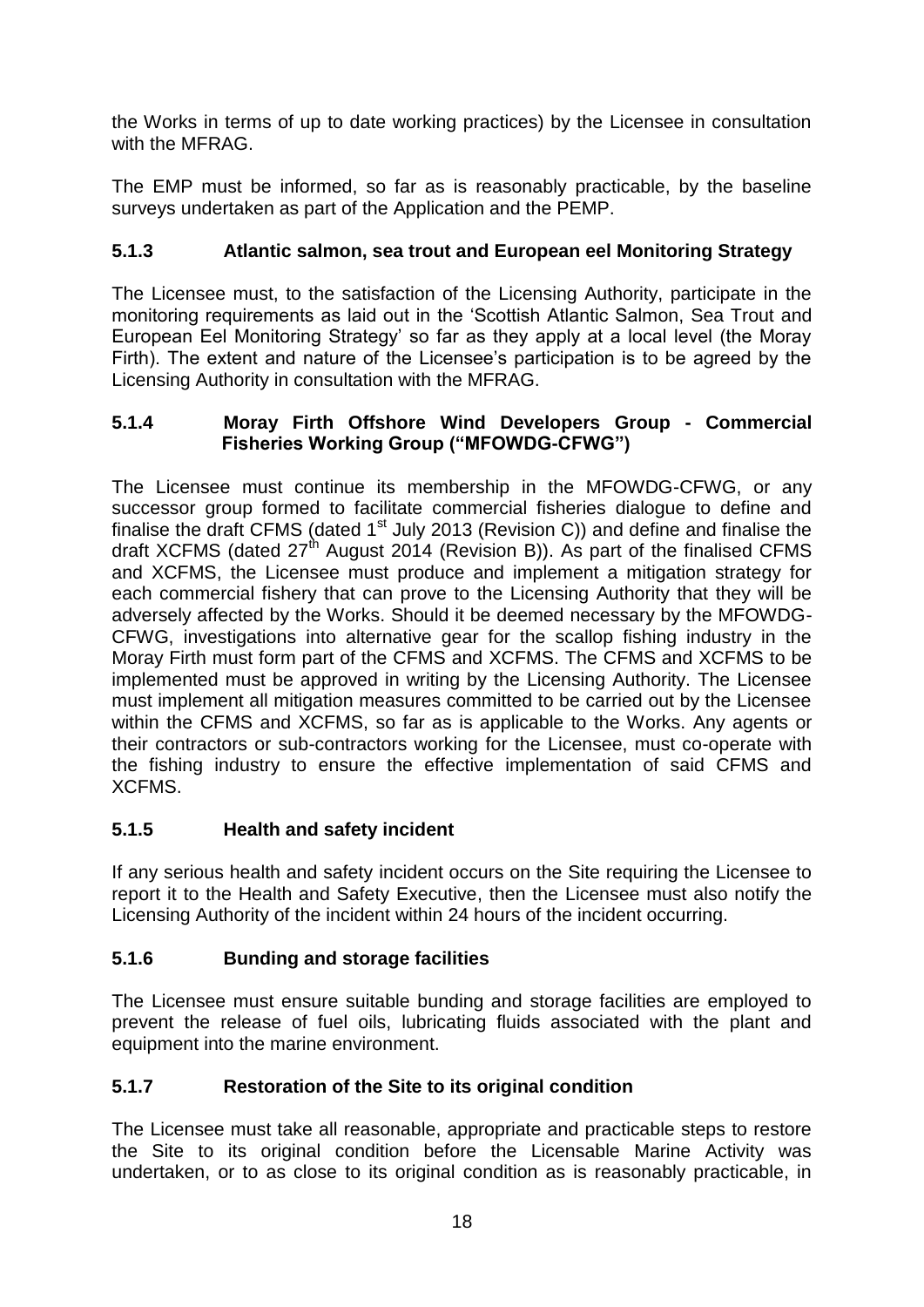accordance with the PEMP and the Decommissioning Programme ("DP") to the satisfaction of the Licensing Authority. Should the Licensed Marine Activity be discontinued prior to Completion of the Works, the Licensee must inform the Licencing Authority in writing of the discontinuation of the Works. This licence will be varied under section 30(3) of the 2010 Act following procedures laid out under section 31 of the 2010 Act, and under section 72(3) of the 2009 Act to allow the removal of Works already installed.

## **5.2 Prior to the Commencement of the Works**

## **5.2.1 Commencement date of the Works**

The Licensee must, prior to and no less than 1 month before the Commencement of the Works, notify the Licensing Authority, in writing, of the date of Commencement of the Works.

## **5.2.2 Decommissioning Programme ("DP")**

Where the Secretary of State has, following consultation with the Licensing Authority, given notice requiring the Licensee to submit to the Secretary of State a DP, pursuant to section 105(2) and (5) of the Energy Act 2004, then construction may not begin on the Site of the Works until after the Licensee has submitted to the Secretary of State a DP in compliance with that notice.

## **5.2.3 Construction Programme ("CoP")**

The Licensee must, no later than 6 months prior to the Commencement of the Works, submit a CoP, in writing, to the Licensing Authority for their written approval. Such approval may only be granted following consultation by the Licensing Authority with the JNCC, SNH, SEPA, MCA, NLB, AC and any such other advisors or organisations as may be required at the discretion of the Licensing Authority. The CoP must be in accordance with the Application.

The CoP must set out:

- a) The proposed date for Commencement of the Works;
- b) The proposed timings for mobilisation of plant and delivery of materials, including details of onshore lay-down areas;
- c) The proposed timings and sequencing of construction work for all elements of the Works infrastructure;
- d) Contingency planning for poor weather or other unforeseen delays; and
- e) The scheduled date for Final Commissioning of the Works.

## **5.2.4 Construction Method Statement ("CMS")**

The Licensee must, no later than 6 months prior to the Commencement of the Works submit a CMS, in writing, to the Licensing Authority for their written approval. Such approval may only be granted following consultation by the Licensing Authority with the JNCC, SNH, SEPA, MCA, NLB, AC and any such other advisors or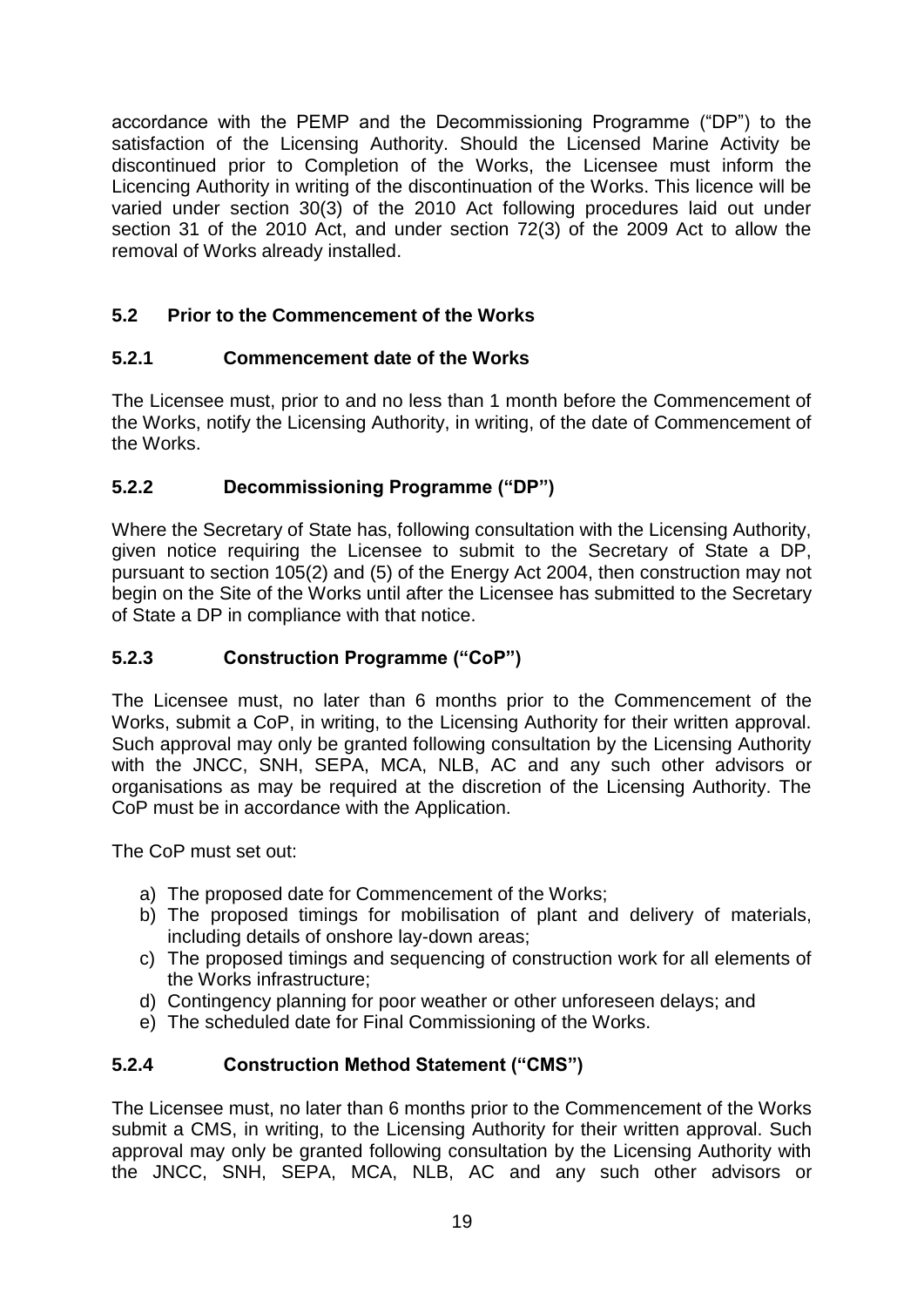organisations as may be required at the discretion of the Licensing Authority. The CMS must set out the construction procedures and good working practices for constructing the Works. The CMS must be in accordance with the construction methods assessed in the Application and must include details of how the construction related mitigation steps proposed in the Application are to be delivered.

The CMS must, so far as is reasonably practicable, be consistent with the DS, the EMP, the VMP, the NSP, the Piling Strategy ("PS"), the CaP and the Lighting and Marking Plan ("LMP").

## **5.2.5 Piling Strategy ("PS")**

The Licensee must, no later than 6 months prior to the Commencement of the Works, submit a PS, in writing, to the Licensing Authority for their written approval. Such approval may only be granted following consultation by the Licensing Authority with the JNCC, SNH and any such other advisors as may be required at the discretion of the Licensing Authority.

The PS must include:

- a) Full details of the proposed method and anticipated duration of pile-driving at all locations;
- b) Details of soft-start piling procedures and anticipated maximum piling energy required at each pile location; and
- c) Details of mitigation and monitoring to be employed during pile-driving, as agreed by the Licensing Authority.

The PS must be in accordance with the Application and reflect any surveys carried out after submission of the Application. The PS must demonstrate how the exposure to and/or the effects of underwater noise have been mitigated in respect of the following species: bottlenose dolphin; harbour seal; Atlantic salmon; cod; and herring.

The PS must, so far as is reasonably practicable, be consistent with the EMP, the PEMP and the CMS.

## **5.2.6 Development Specification and Layout Plan ("DSLP")**

The Licensee must, no later than 6 months prior to the Commencement of the Works, submit a DSLP, in writing, to the Licensing Authority for their written approval. Such approval may only be granted following consultation by the Licensing Authority with the MCA, NLB, the Chamber of Shipping ("CoS"), the JNCC, SNH, the SFF and any such other advisors or organisations as may be required at the discretion of the Licensing Authority.

The DSLP must include, but not be limited to the following:

a) A plan showing the proposed location of each individual OSP, seabed conditions, bathymetry, confirmed foundation type for each OSP and any key constraints recorded on the Site;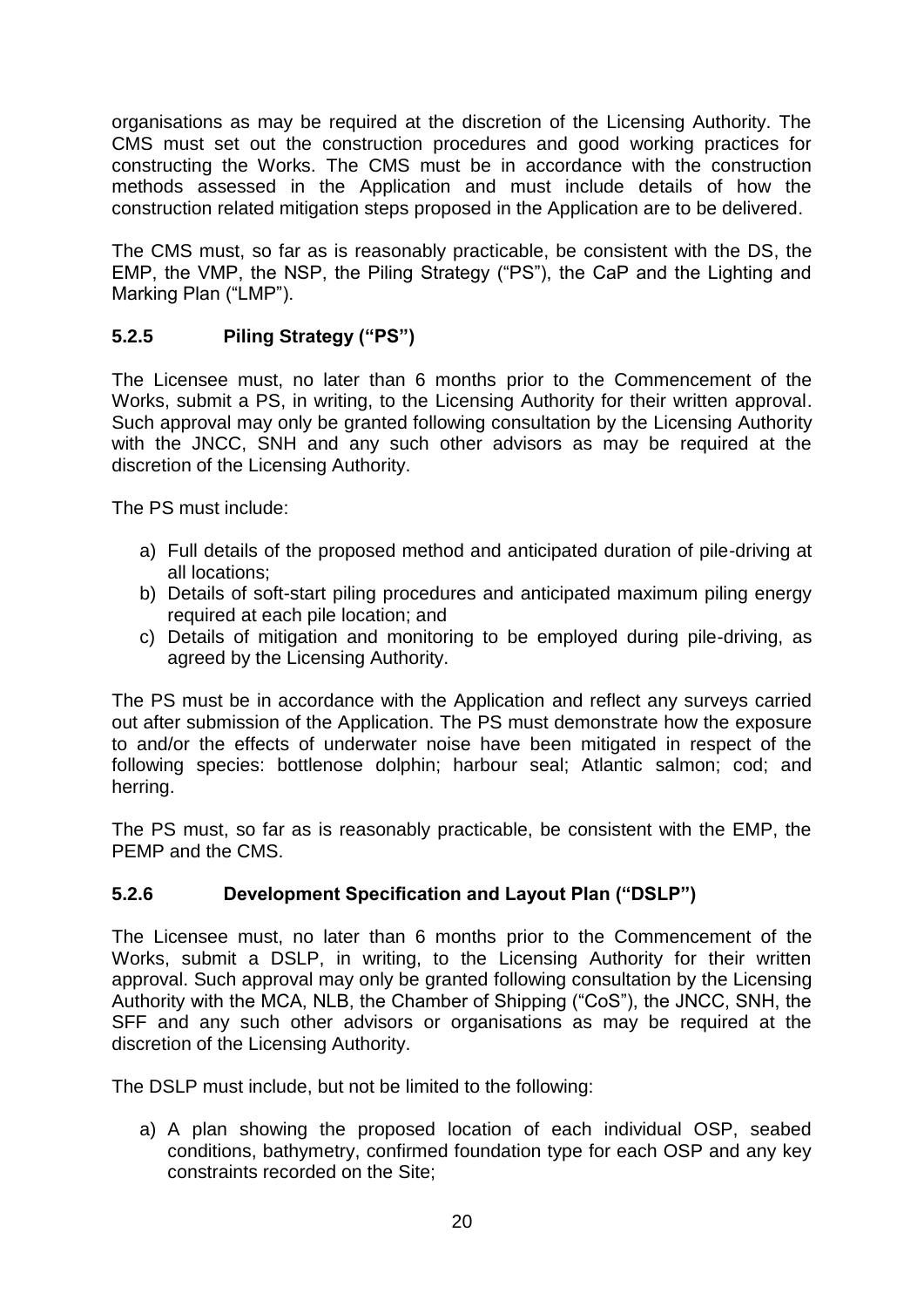- b) A list of latitude and longitude co-ordinates accurate to three decimal places of minutes of arc for each OSP, this should also be provided as a geographic information system ("GIS") shape file using World Geodetic System 84 ("WGS84") format;
- c) A table or diagram of each OSP, showing dimensions;
- d) The finishes for each OSP; and
- e) The length and proposed arrangements on the seabed of all cables.

## **5.2.7 Design Statement ("DS")**

The Licensee must, prior to the Commencement of the Works, submit a DS, in writing, to the Licensing Authority that includes representative visualisations from key viewpoints agreed with the Licensing Authority, based upon the DSLP, as approved by the Licensing Authority (as updated and amended from time to time by the Licensee). The DS must be provided, for information only, to the HC, MC, AC, the JNCC, SNH and any such other advisors or organisations as may be required at the discretion of the Licensing Authority. The DS must be prepared and signed off by at least one qualified landscape architect, instructed by the Licensee prior to submission to the Licensing Authority.

## **5.2.8 Vessel Management Plan ("VMP")**

The Licensee must, no later than 6 months prior to the Commencement of the Works, submit a VMP, in writing, to the Licensing Authority for their written approval. Such approval may only be granted following consultation by the Licensing Authority with the JNCC, SNH, and any such other advisors or organisations as may be required at the discretion of the Licensing Authority.

The VMP must include, but not be limited to, the following details:

- a) The number, types and specification of vessels required;
- b) Working practices to minimise the unnecessary use of ducted propellers;
- c) How vessel management will be co-ordinated, particularly during construction but also during operation; and
- d) Location of working port(s), how often vessels will be required to transit between port(s) and the Site and indicative vessel transit corridors proposed to be used.

The VMP must, so far as is reasonably practicable, be consistent with the CMS, the EMP, the PEMP, the NSP, and the LMP.

#### **5.2.9 Navigational Safety Plan ("NSP")**

The Licensee must, no later than 6 months prior to the Commencement of the Works, submit a NSP, in writing, to the Licensing Authority for their written approval. Such approval may only be granted following consultation by the Licensing Authority with MCA, NLB and any other navigational advisors or organisations as may be required at the discretion of the Licensing Authority. The NSP must include, but not be limited to, the following issues: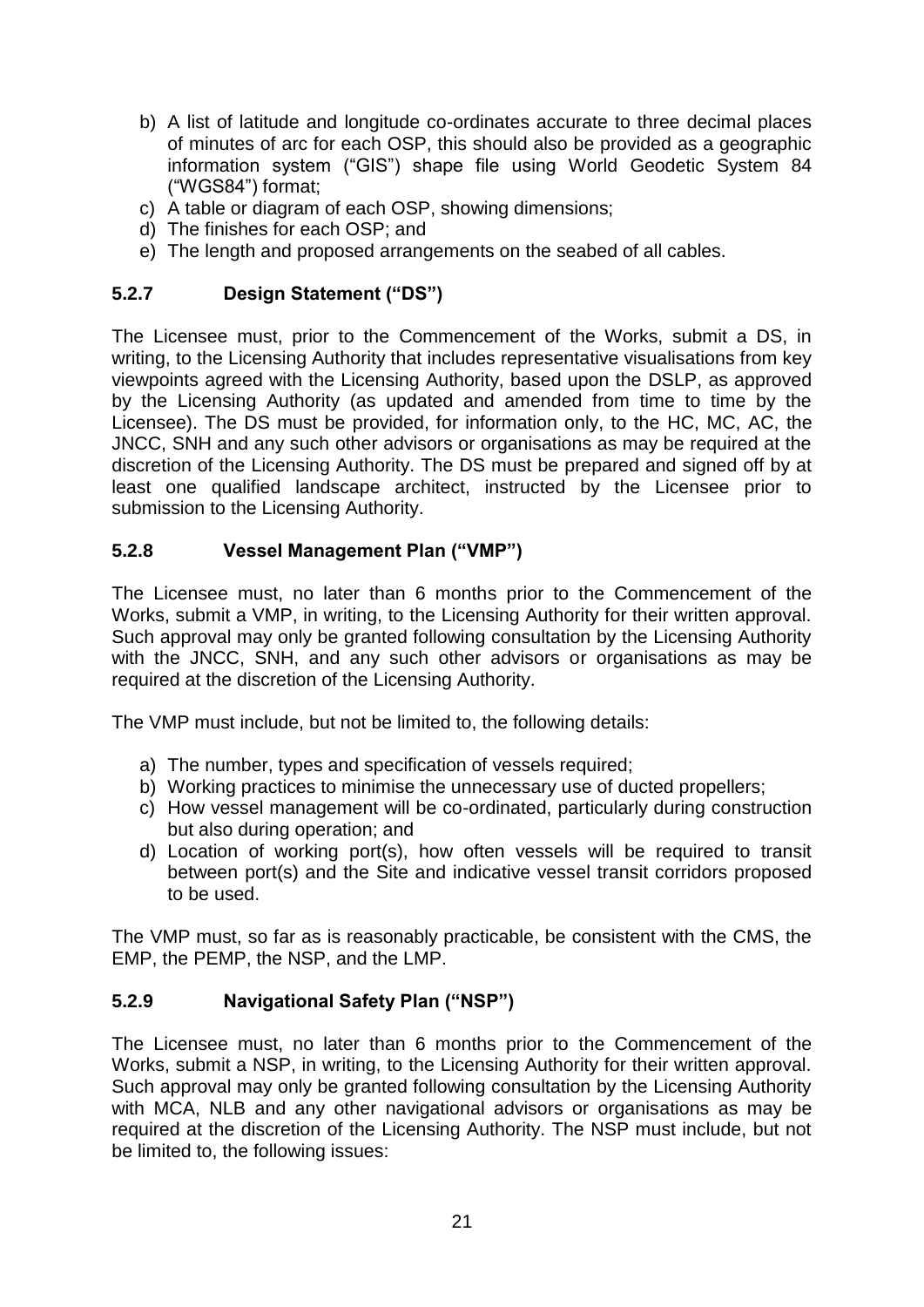- a) Navigational safety measures;
- b) Construction exclusion zones;
- c) Notice(s) to Mariners and Radio Navigation Warnings;
- d) Anchoring areas;
- e) Temporary construction lighting and marking;
- f) Emergency response and co-ordination arrangements for the construction, operation and decommissioning phases of the Works; and
- g) Buoyage.

The Licensee must confirm within the NSP that they have taken into account and adequately addressed all of the recommendations of the MCA in the current Marine Guidance Note 371, and its annexes, that may be appropriate to the Works, or any other relevant document which may supersede said guidance.

#### **5.2.10 Cable Plan ("CaP")**

The Licensee must, no later than 6 months prior to the Commencement of the Works, submit CaP, in writing, to the Licensing Authority for their written approval. Such approval may only be granted following consultation by the Licensing Authority with the JNCC, SNH, MCA, and the SFF and any such other advisors or organisations as may be required at the discretion of the Licensing Authority. The CaP must be in accordance with the Application.

The CaP must include the following:

- a) Details of the location and cable laying techniques for the cables;
- b) The results of survey work (including geophysical, geotechnical and benthic surveys) which will help inform cable routing;
- c) A pre-construction survey for Annex 1 habitat and priority marine features to inform cable micro-siting and installation methods in consultation with the Licensing Authority and their advisors;
- d) Technical specification of all cables, including a desk based assessment of attenuation of electro‐magnetic field strengths and shielding;
- e) A burial risk assessment to ascertain if burial depths can be achieved. In locations where this is not possible then suitable protection measures must be provided;
- f) Methodologies for over trawl surveys of the cables through the operational life of the Works where mechanical protection of cables laid on the sea bed is deployed; and
- g) Measures to address exposure of any cables.

#### **5.2.11 Traffic and Transportation Plan ("TTP")**

The Licensee must, no later than 6 months prior to the Commencement of the Works submit a TTP, in writing, to the Licensing Authority for their written approval. Such approval may only be granted following consultation by the Licensing Authority with Transport Scotland, the HC, MC, AC, and any such other advisors as may be required at the discretion of the Licensing Authority. The TTP must set out a mitigation strategy for the impact of road based traffic and transportation associated with the Works.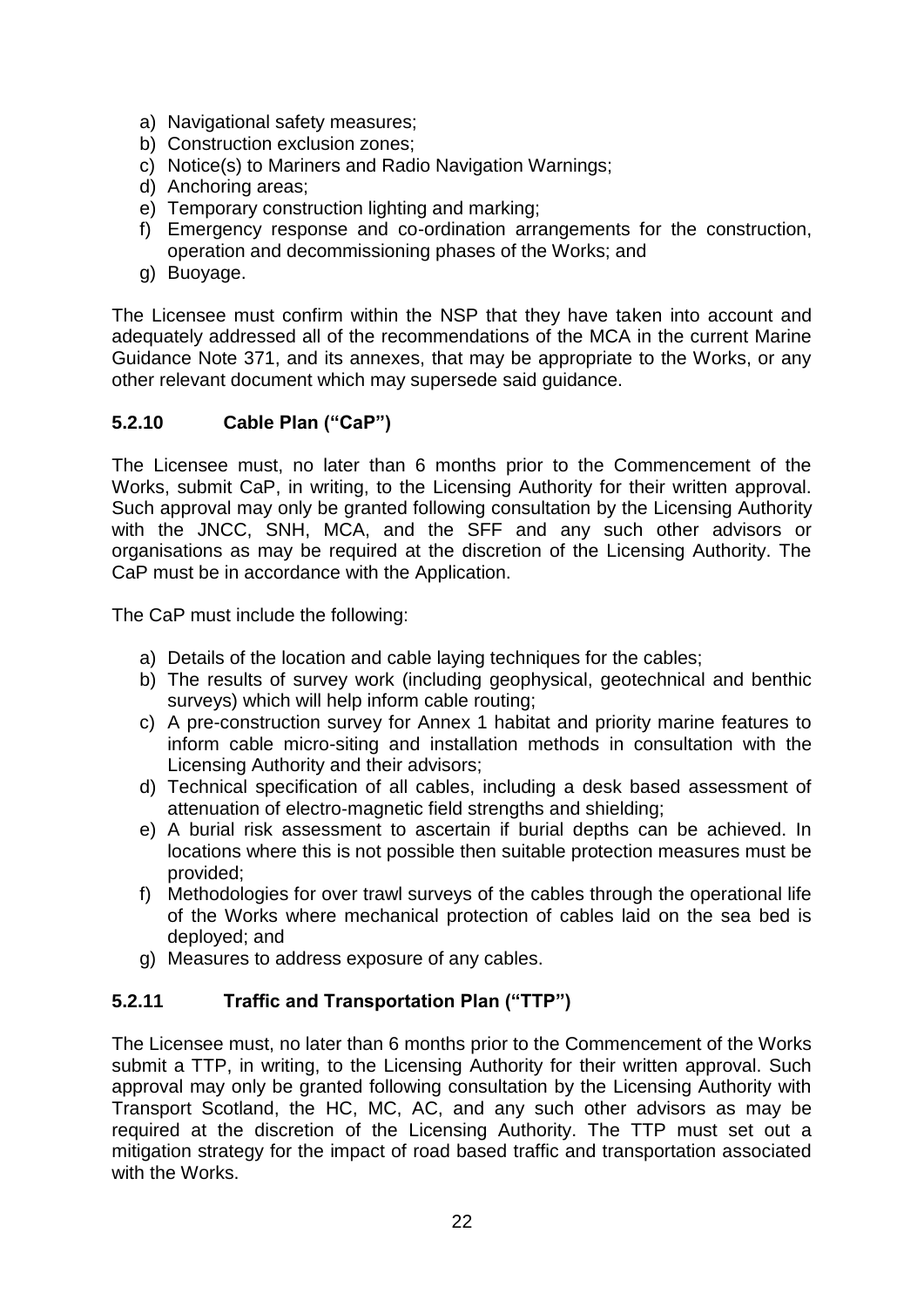## **5.2.12 Ecological Clerk of Works ("ECoW")**

Prior to the Commencement of the Works, the Licensee must at its own expense, and with the approval of the Licensing Authority in consultation with the JNCC and SNH, appoint an ECoW. The term of appointment for the ECoW shall be from a start date to be agreed, in writing, with the Licensing Authority, until the Final Commissioning of the Works.

The responsibilities of the ECoW must include, but not be limited to:

- a) Quality assurance of final draft version of all plans and programmes required under this licence;
- b) Provide advice to the Licensee on compliance with licence conditions, including the conditions relating to the CMS, the EMP, the PEMP, the PS, the CaP and the VMP;
- c) Monitor compliance with the CMS, the EMP, the PEMP, the PS, the CaP and the VMP;
- d) Provide reports on point c) above to the Licensing Authority at timescales to be determined by the Licensing Authority; and
- e) Inducting site personnel on the Site / the Works environmental policy and procedures.

The ECoW role may be carried out by a party appointed by the Licensee or a third party to carry out an equivalent role pursuant to other consents or licences granted in relation to the Works and subject to the written approval of the Licensing Authority.

#### **5.2.13 Fisheries Liaison Officer ("FLO")**

Prior to the Commencement of the Works, a FLO, approved by Licensing Authority, must be appointed by the Licensee for the period from Commencement of the Works until the Final Commissioning of the Works. The Licensee must notify the Licensing Authority of the identity and credentials of the FLO before Commencement of the Works by including such details in the EMP (refer to condition 5.1.2). The FLO must establish and maintain effective communications between the Licensee, any contractors or sub-contractors, fishermen and other users of the sea during the construction of the Works, and ensure compliance with best practice guidelines whilst doing so.

The responsibilities of the FLO include, but not limited to:

- a) Establishing and maintaining effective communications between the Licensee, any contractors or sub-contractors, fishermen and other users of the sea concerning the Works and any amendments to the CMS and site environmental procedures;
- b) Provision of information relating to the safe operation of fishing activity on the Site of the Works; and
- c) Ensuring that information is made available and circulated in a timely manner to minimise interference with fishing operations and other users of the sea.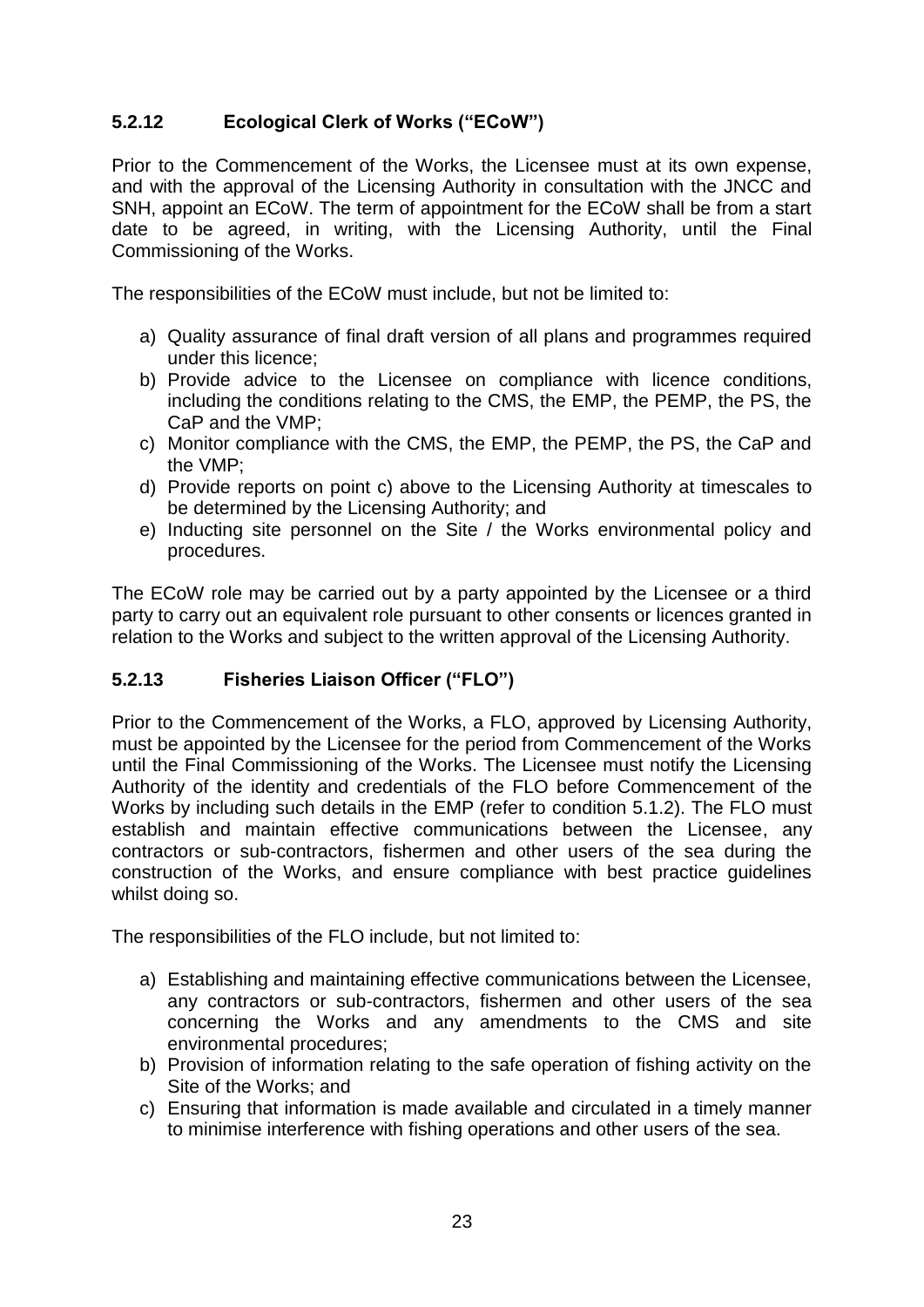The FLO role may be carried out by a party appointed by the Licensee or a third party to carry out an equivalent role pursuant to other consents or licences granted in respect of the Works and subject to the written approval of the Licensing Authority.

#### **5.2.14 Navigation and Aviation Safety and Charting**

The Licensee must, as soon as reasonably practicable prior to Commencement of the Works, notify the UKHO of the proposed works to facilitate the promulgation of maritime safety information and updating of nautical charts and publications through the national Notice to Mariners system.

The Licensee must, as soon as reasonably practicable prior to the Commencement of the Works, ensure that local mariners, fishermen's organisations and HM Coastguard, in this case Maritime Rescue Coordination Centre Shetland and Aberdeen, are made fully aware of the Licensable Marine Activity through local Notice to Mariners or any other appropriate means. The Licensee must consult with the Buckie Harbour Master where appropriate, who may wish to issue local warnings to alert those navigating in the vicinity to the presence of the Works during construction.

The Licensee must ensure that details of the Works are promulgated in the Kingfisher Fortnightly Bulletin, as soon as reasonably practicable prior to the Commencement of the Works to inform the Sea Fish Industry of the vessel routes, the timings and the location of the Works and of the relevant operations.

The Licensee must prior to Commencement of the Works, complete an "Application for Statutory Sanction to Alter/Exhibit" form and submit this to the NLB for the necessary sanction to be granted.

The Licensee must, prior to Commencement of the Works, ensure that the location of all OSPs and cables are made available for inclusion in the Clyde Cruising Club Sailing Directions and Anchorages.

The Licensee must, no later than 6 months prior to the Commencement of the Works, submit a LMP, in writing, to the Licensing Authority for their written approval. Such approval may only be granted following consultation by the Licensing Authority with MCA, NLB, the Civil Aviation Authority ("CAA"), the Defence Infrastructure Organisation ("DIO") and any such other advisors as may be required at the discretion of the Licensing Authority. The LMP must provide that the Works be lit and marked in accordance with the current MCA, CAA and DIO navigational and aviation lighting policy and guidance that is in place as at the date of the Licensing Authority approval of the LMP, or any such other documents that may supersede said guidance prior to the approval of the LMP. The LMP must also detail the navigational lighting requirements detailed in International Association of Marine Aids to Navigation and Lighthouse Authorities ("IALA") Recommendations O-139 or any other documents that may supersede said guidance prior to approval of the LMP.

The LMP must make provision for amending the marking and lighting of the OSPs, as required by NLB and/or the CAA, in the event that any OSPs are constructed prior to the construction of wind turbine generators ("WTGs") within the Site, to ensure the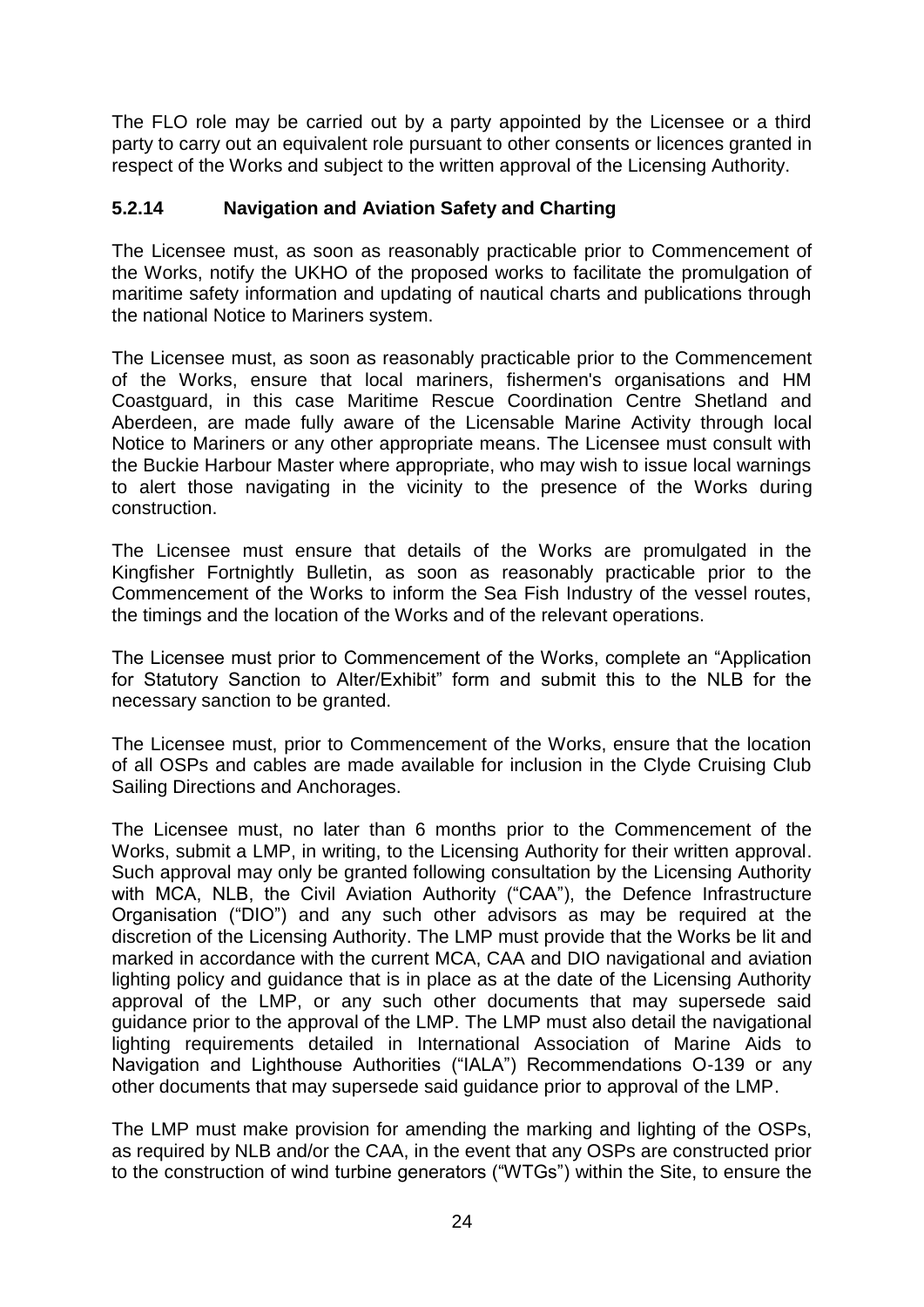marking and lighting of any OSP suits the layout of any surrounding WTGs that form part of any wind farm development located within the Site.

The Licensee must provide the LMP to the HC, MC, the JNCC, SNH and any other bodies as may be required at the discretion of the Licensing Authority.

The Licensee must, prior to the Commencement of the Works, and following confirmation of the approved DSLP by the Licensing Authority, provide the precise location and maximum heights of all OSPs and construction equipment over 150 m above lowest astronomical tide ("LAT"), and details of any lighting fitted to all OSPs, to the UKHO for aviation and nautical charting purposes.

## **5.2.15 Third Party Certification or Verification ("TPC" or "TPV")**

The Licensee must, no later than 3 months prior to the Commencement of the Works, provide the Licensing Authority (unless otherwise agreed, in writing, with the Licensing Authority) with TPC or TPV (or suitable alternative as agreed, in writing, with the Licensing Authority) of the basis of design for all OSPs foundations, jacket and OSP platform structures.

## **5.2.16 Marine Archaeology Reporting Protocol ("MARP")**

The Licensee must, no later than 6 months prior to the Commencement of the Works, submit a MARP which sets out what the Licensee must do on discovering any marine archaeology during the construction, operation, maintenance and monitoring of the Works, in writing, to the Licensing Authority for their written approval. Such approval may be given only following consultation by the Licensing Authority with HS and any such other advisors as may be required at the discretion of the Licensing Authority. The MARP must be implemented in full, at all times, by the Licensee.

## **5.2.17 Noise Registry**

The Licensee must, in the event that pile foundations are to be used, submit the appropriate completed noise registry form to the Licensing Authority and the JNCC stating, the proposed date(s), location(s) and nature of the piling activities under authority of this licence.

## **5.2.18 Moray Firth Regional Advisory Group ("MFRAG")**

The Licensee must participate in any MFRAG established by the Licensing Authority for the purpose of advising the Licensing Authority on research, monitoring and mitigation programmes for, but not limited to, diadromous fish, marine mammals and commercial fish. Should a Scottish Strategic Marine Environment Group ("SSMEG") be established (refer to conditions 5.2.19 and 5.3.11), the responsibilities and obligations being delivered by the MFRAG will be subsumed by the SSMEG at a timescale to be determined by the Licensing Authority.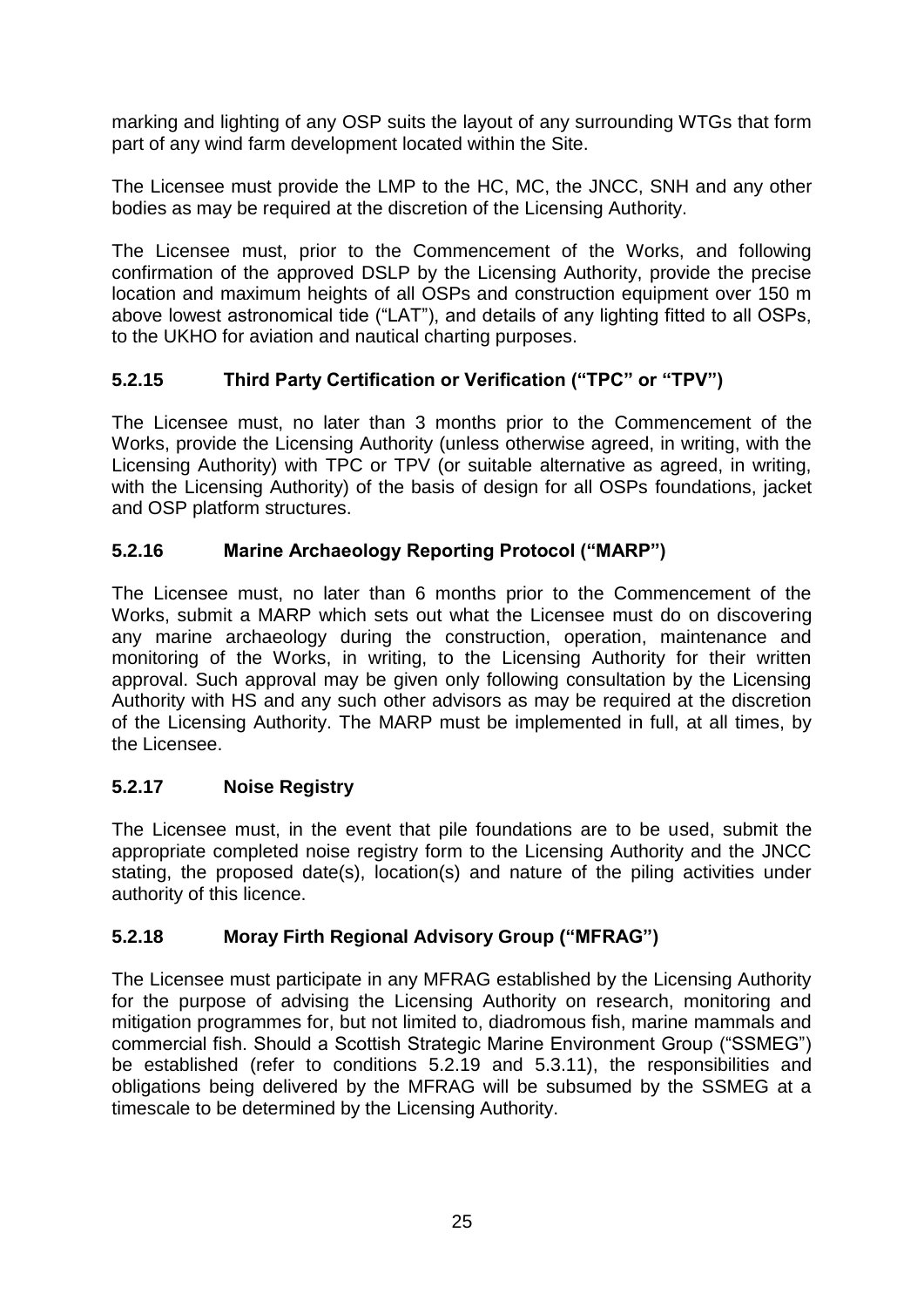## **5.2.19 Scottish Strategic Marine Environment Group ("SSMEG")**

The Licensee must participate in any SSMEG established by the Licensing Authority for the purpose of advising the Licensing Authority on research, monitoring and mitigation programmes for, but not limited to, diadromous fish, marine mammals and commercial fish.

## **5.3 During the construction of the Works**

#### **5.3.1 Compliance with and amendments to approved plans**

The Licensee must, at all times, construct the Works in accordance with the approved EMP, CoP, CMS, PS, DSLP, VMP, NSP, CaP, TTP and LMP (as updated and amended from time to time by the Licensee).

Any updates or amendments made to the EMP, CoP, CMS, PS, DSLP, VMP, NSP, CaP, TTP, and LMP by the Licensee, must be submitted, in writing, by the Licensee to the Licensing Authority for their written approval.

## **5.3.2 Operation and Maintenance Programme ("OMP")**

The Licensee must, no later than 3 months prior to the commissioning of the first OSP, submit an OMP, in writing, to the Licensing Authority for their written approval. Such approval may only be granted following consultation by the Licensing Authority with the JNCC, SNH, SEPA, MCA, NLB, AC and any such other advisors or organisations as may be required at the discretion of the Licensing Authority. The OMP must set out the procedures and good working practices for the operations and maintenance of the OSPs, substructures, and cable network of the Works. Environmental sensitivities which may affect the timing of the operation and maintenance activities must be considered in the OMP.

The OMP must, so far as is reasonably practicable, be consistent with the EMP, the PEMP, the VMP, the NSP, the CaP and the LMP.

#### **5.3.3 Transportation audit sheet**

The Licensee must create, complete and submit to the Licensing Authority on the first working day of the month, a detailed transportation audit sheet for each month during the period when Construction of the Works is undertaken, for all aspects of the Construction of the Works. The transportation audit sheet must include information on the loading facility, vessels, equipment, shipment routes, schedules and all materials to be deposited (as described in Part 2 of the licence) in that month. Where, following the submission of a transportation audit sheet to the Licensing Authority, any alteration is made to the component parts of the transportation audit sheet, the Licensee must notify the Licensing Authority of the alteration in the following month's transportation audit sheet.

If the Licensee becomes aware of any substances or objects on the transportation audit sheet that are missing, or an accidental deposit occurs, the Licensee must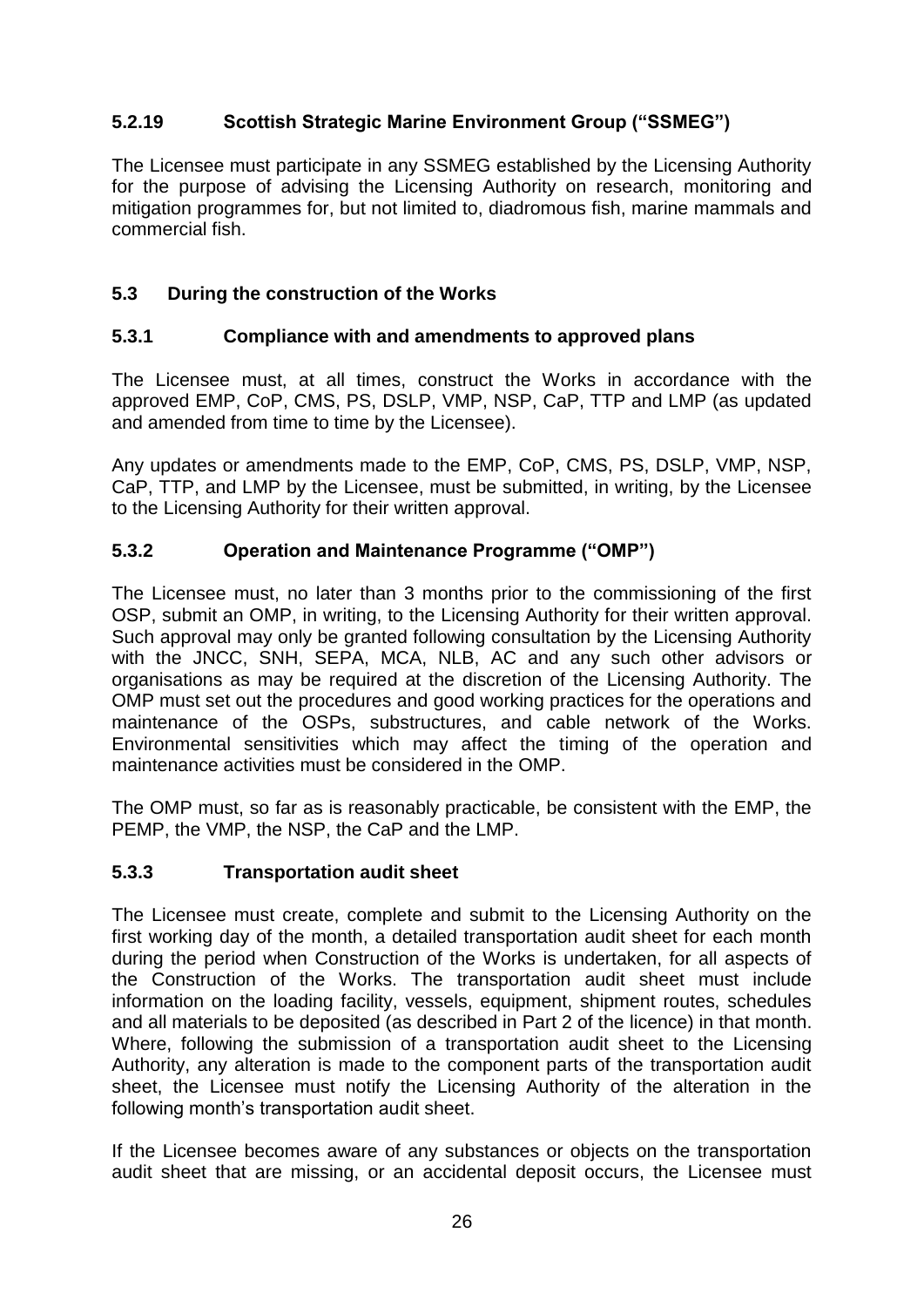contact the Licensing Authority as soon as practicable after becoming aware, for advice on the appropriate remedial action. Should the Licencing Authority deem it necessary, the Licensee must undertake a side scan sonar survey in grid lines (within operational and safety constraints) across the area of the Works, to include cable routes and vessel access routes from local service port(s) to the Site to locate the substances or objects. If the Licensing Authority is of the view that any accidental deposits associated with the Construction of the Works are present, then the deposits must be removed by the Licensee as soon as is practicable and at the Licensee's expense.

#### **5.3.4 Nature and quantity of deposited substances and objects**

The Licensee must, in addition to the transportation audit sheets required to be submitted to the Licensing Authority under condition 5.3.3, following the Commencement of the Works, submit audit reports, in writing, to the Licensing Authority, stating the nature and quantity of all substances and objects deposited below MHWS under the authority of this licence. Such audit reports must be submitted in writing, to the Licensing Authority by the Licensee at 6 monthly intervals, with the first such report being required to be submitted on a date no later than 6 months following the Commencement of the Works. Where appropriate, nil returns must be provided.

## **5.3.5 Navigational safety**

The Licensee must notify the UKHO of the progress of the Works to facilitate the promulgation of maritime safety information and updating of nautical charts and publications through the national Notice to Mariners system.

The Licensee must notify, from Kirkwall to Peterhead, local mariners, fishermen's organisations and HM Coastguard, in this case Maritime Rescue Coordination Centre Shetland and Aberdeen, of the progress of Construction of the Works through local Notice to Mariners or any other appropriate means.

The Licensee must ensure that the progress of Construction of Works is promulgated in the Kingfisher Fortnightly Bulletin to inform the Sea Fish Industry of the vessel routes, the timings and the location of the Works and of the relevant operations.

The Licensee must, notify the Licensing Authority, in writing, as soon as reasonably practicable, of any case of damage to or destruction or decay of the Works. The Licensing Authority will advise, in writing, of any remedial action to be taken and any requirement to display aids to navigation, following consultation with the MCA, the NLB or any such advisers as required.

The Licensee must ensure that any Emergency Response and Rescue Vehicle ("ERRV") and/or cable-laying vessel permitted to engage in the Works is equipped with an automatic identification system ("AIS") and automatic radar plotting aids ("ARPA").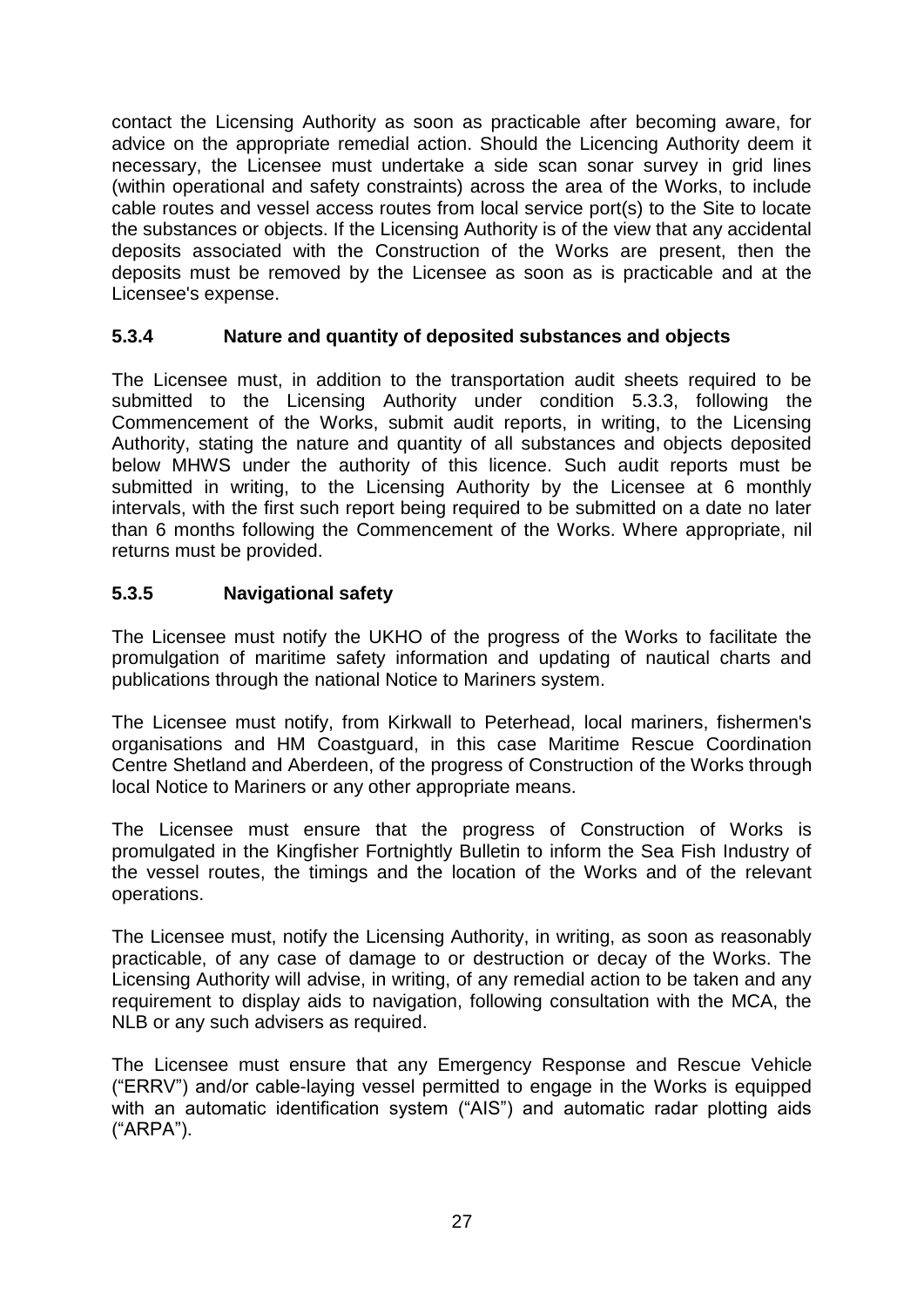The Licensee must ensure that no radio beacon or radar beacon operating in the marine frequency bands is installed or used on the Works without the prior written approval of the Office of Communications ("OfCom").

The Works shall be marked and/or lighted as required by the NLB and the marking to be continued unless and until the Licensing Authority rescind this direction.

If it is desired to display any marks or lights not required by this licence then details must be submitted to the NLB and their ruling complied with. The display of unauthorised marks or lights is prohibited.

The Licensee must ensure the safety of navigation is not compromised by the Works. The navigable depth must not be reduced by more than 5% of stated chart datum unless otherwise agreed, in writing, with the Licensing Authority in consultation with the MCA and NLB.

## **5.3.6 Markings, lighting and signals of the Works**

The Licensee must ensure that the Works are marked and lit in accordance with the requirements of the NLB and the CAA at all times and such marking and/or lighting must be continued unless and until such time as the Licensing Authority, by notice, relevantly varies this licence under section 30 of the 2010 Act and under section 72 of the 2009 Act.

The Licensee must ensure that no marks or lights, other than those required by virtue of this licence, are displayed unless they have been approved, in writing, by the Licensing Authority following consultation with the NLB and the CAA.

The Licensee must, as construction of the Works and the WTGs progresses, ensure that any OSP constructed within the Site prior to the construction of any WTGs, will have its marking and lighting amended, in accordance in the LMP, to suit the layout of any surrounding WTGs that form part of any wind farm development located within the Site.

#### **5.3.7 Markings, lighting and signals of jack up barges and vessels**

The Licensee must ensure that any vessels permitted to engage in the Works are marked in accordance with the International Rules for the Prevention of Collisions at Sea whilst under way, and in accordance with the UK Standard Marking Schedule for Offshore Installations if secured to the seabed.

## **5.3.8 Horizontal Directional Drilling ("HDD")**

The Licensee must ensure the seaward exit point of the HDD, if used, will be located as far offshore as reasonably practicable towards the depth of closure; the landward exit point of the HDD will be located onshore of the high-water mark, which may move landward due to coastal retreat; and the cables will be suitably buried between the seaward exit of the HDD and the depth of closure (the depth of water beyond which annually significant wave events will cease to contribute to beach sediment supply and morphological processes).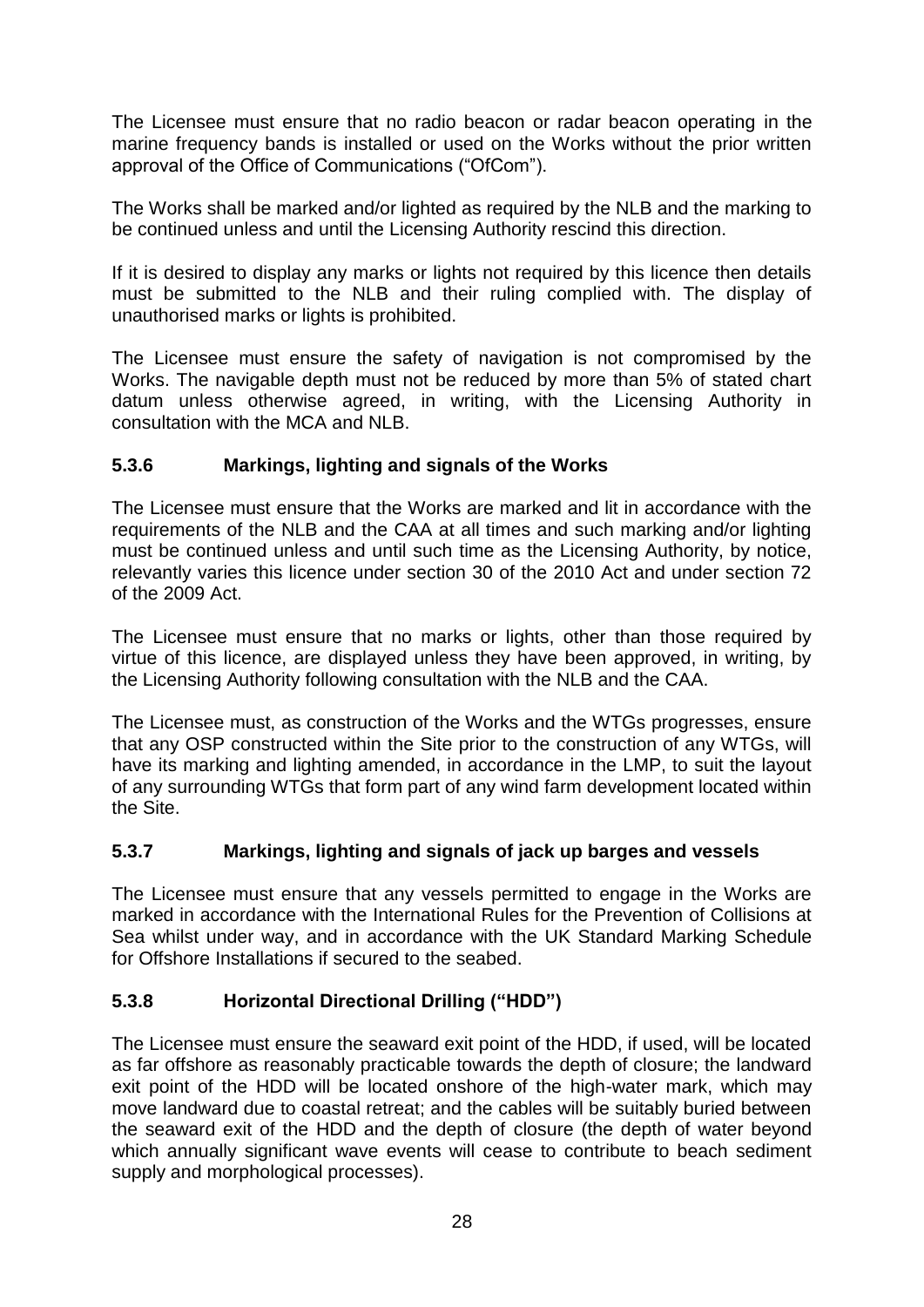## **5.3.9 Noise registry**

The Licensee must, in the event that pile foundations are to be used, and piling is to be carried out for more than 10 consecutive days, submit at quarterly intervals, the appropriate completed noise registry form to the Licensing Authority and the JNCC, stating the date(s), location(s) and nature of such activities under authority of this licence.

## **5.3.10 Moray Firth Regional Advisory Group ("MFRAG")**

The Licensee must participate in any MFRAG established by the Licensing Authority for the purpose of advising the Licensing Authority on research, monitoring and mitigation programmes for, but not limited to, diadromous fish, marine mammals and commercial fish. Should a SSMEG be established (refer to conditions 5.2.19 and 5.3.11), the responsibilities and obligations being delivered by the MFRAG will be subsumed by the SSMEG at a timescale to be determined by the Licensing Authority.

## **5.3.11 Scottish Strategic Marine Environment Group ("SSMEG")**

The Licensee must participate in any SSMEG established by the Licensing Authority for the purpose of advising the Licensing Authority on research, monitoring and mitigation programmes for, but not limited to, diadromous fish, marine mammals and commercial fish.

## **5.4 Conditions upon Completion of the Works**

#### **5.4.1 Date of Completion of the Works**

The Licensee must, no more than 1 month following the Completion of the Works, notify the Licensing Authority, in writing, of the date of Completion of the Works.

#### **5.4.2 Nature and quantity of deposited substances and objects**

The Licensee must, no later than 1 month following Completion of the Works, submit a final audit report, in writing, to the Licensing Authority stating the nature and quantity of all substances and objects deposited below MHWS within the Scottish marine area and the UK marine licensing area under the authority of this licence. Where appropriate, nil returns must be provided.

#### **5.4.3 Final Commissioning of the Works**

The Licensee must, no more than 1 month following the Final Commissioning of the Works, notify the Licensing Authority, in writing, of the date of the Final Commissioning of the Works.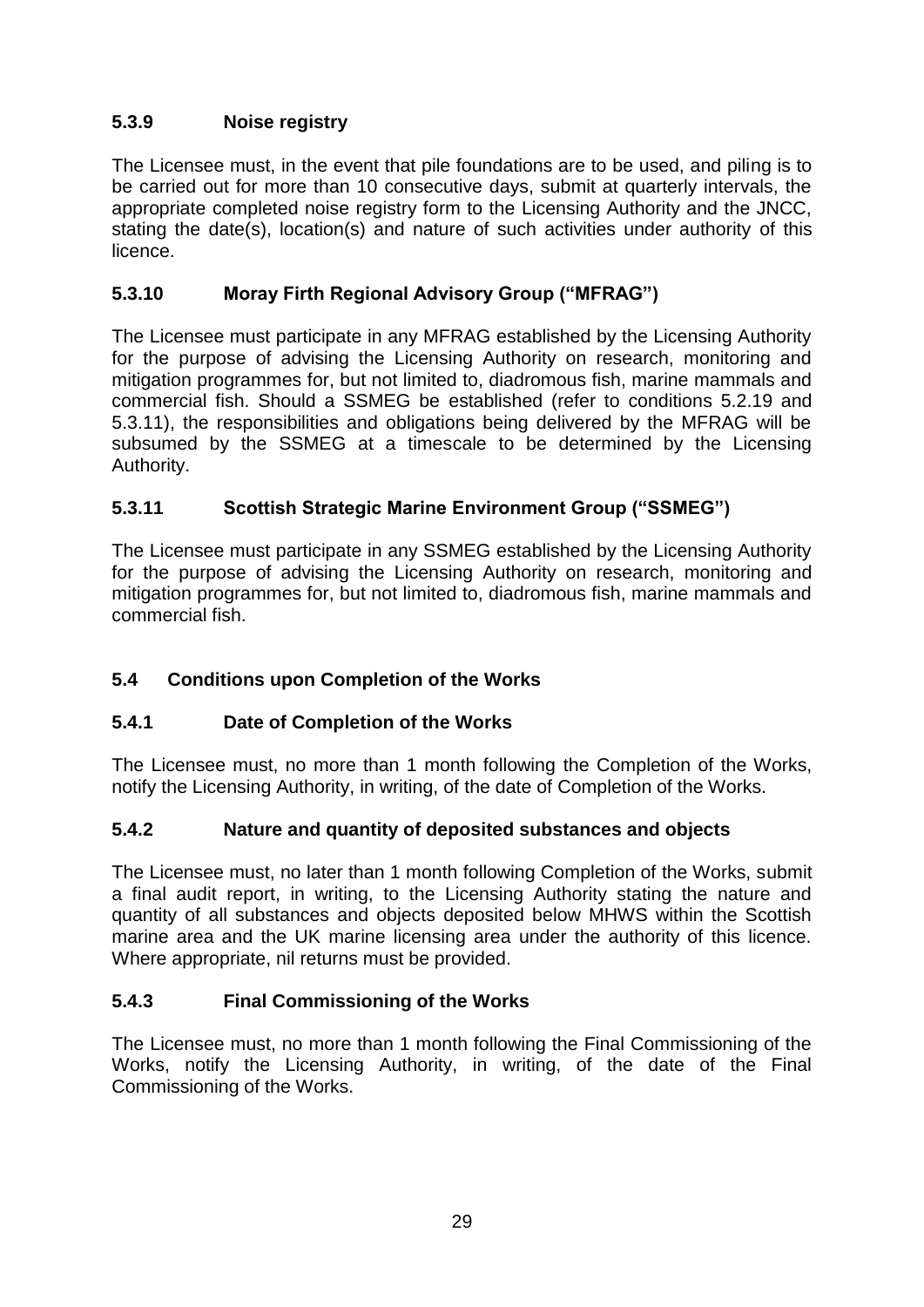#### **5.4.4 Compliance with and amendments to approved plans**

The Licensee must, at all times, operate the Works in accordance with the approved VMP, OMP, NSP, CaP, TTP and LMP (as updated and amended from time to time by the Licensee).

The license must, at all times, maintain the Works in accordance with the approved OMP (as updated and amended from time to time by the Licensee).

Any updates or amendments made to the VMP, OMP, NSP, CaP, TTP, and LMP by the Licensee, must be submitted, in writing, by the Licensee to the Licensing Authority for their written approval.

#### **5.4.5 Navigational safety**

The Licensee must notify the UKHO of the Completion of the Works to facilitate the promulgation of maritime safety information and updating of nautical charts and publications through the national Notice to Mariners system.

The Licensee must, within 1 month of Completion of the Works, provide the "as-built" positions and maximum heights of all OSPs, along with any sub-sea infrastructure, cable landing points and changes to navigable depths, to the UKHO for aviation and nautical charting purposes.

The Licensee must ensure that local mariners, fishermen's organisations and HM Coastguard, in this case Maritime Rescue Coordination Centre Shetland and Aberdeen, are made fully aware of the Completion of the Works.

The Licensee must ensure that the Completion of the Works is promulgated in the Kingfisher Fortnightly Bulletin to inform the Sea Fish Industry.

The Licensee must, notify the Licensing Authority, in writing, as soon as reasonably practicable, of any case of damage to or destruction or decay of the Works. The Licensing Authority will advise, in writing, of any remedial action to be taken and any requirement to display aids to navigation, following consultation with the MCA, the NLB or any such advisers as required.

The Licensee must ensure that no radio beacon or radar beacon operating in the marine frequency bands is installed or used on the Works without the prior written approval of the OfCom.

#### **5.4.6 Markings, lighting and signals of the Works**

The Licensee must ensure that the Works are marked and lit in accordance with the requirements of the NLB and the CAA at all times and such marking and/or lighting must be continued unless and until such time as the Licensing Authority, by notice, relevantly varies this licence under section 30 of the 2010 Act and section 72 of the 2009 Act.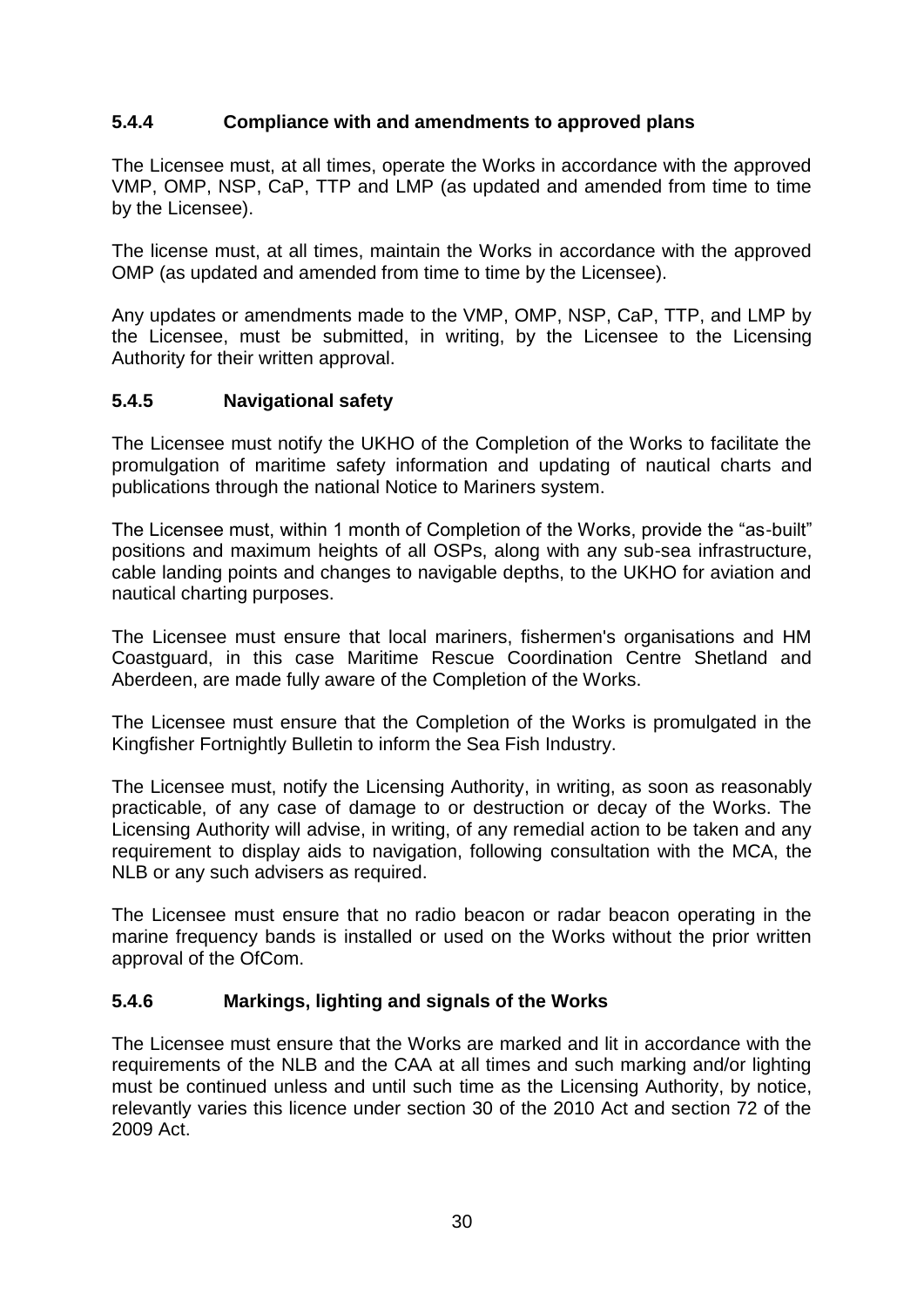The Licensee must ensure that the required IALA availability target for Category 1 Aids to Navigation ("AtoN") is achieved through redundancy, monitoring and repair, must be in place and arrangements made to warn the mariner promptly of any AtoN fault and its subsequent return to fully operational service.

The Licensee must ensure that lit Cable Marker Boards ("CMBs") are positioned as near as possible to the shoreline so as to mark the points at which the cables come ashore. The CMBs shall be diamond shaped, with dimensions 2.5 metres long and 1.5 metres wide, background painted yellow with the inscription 'Cables' painted horizontally in black. The structures shall be mounted at least 4 metres above ground level, with a navigation light flashing yellow once every five seconds ("Fl Y 5s") mounted on the upward apex of the board. The nominal range of these lights should be 3 nautical miles, and they should have an availability of not less than 97% (IALA Category 3) over a rolling three year period.

The Licensee must ensure that the marking and lighting of any OSP within the Site is amended, in accordance in the LMP, to suit the final layout of the WTGs that form part of any wind farm development located within the Site.

## **5.4.7 Noise registry**

The Licensee must, in the event that pile foundations were used, submit the appropriate completed noise registry form to the Licensing Authority and the JNCC, within 12 weeks of Completion of the Works, stating the actual date(s), location(s) and nature of piling activities carried out under authority of this licence.

## **5.4.8 Environmental protection**

The Licensee shall ensure the beach and foreshore is returned to the original profile, or as close as reasonably practicable, following Completion of the Works.

## **5.4.9 Operation and Maintenance**

The Licensee must, within 3 months of the Completion of the Works, provide an updated OMP, in writing, to the Licencing Authority for their written approval. Notification must be provided at least 3 months in advance of any subsequent maintenance works where any additional deposits are required. In the event that these works are not assessed in the Application and are considered by the Licencing Authority as being material they will require further marine licences.

## **5.4.10 Decommissioning**

This licence does not permit the Decommissioning of the Works, for which a separate marine licence is required.